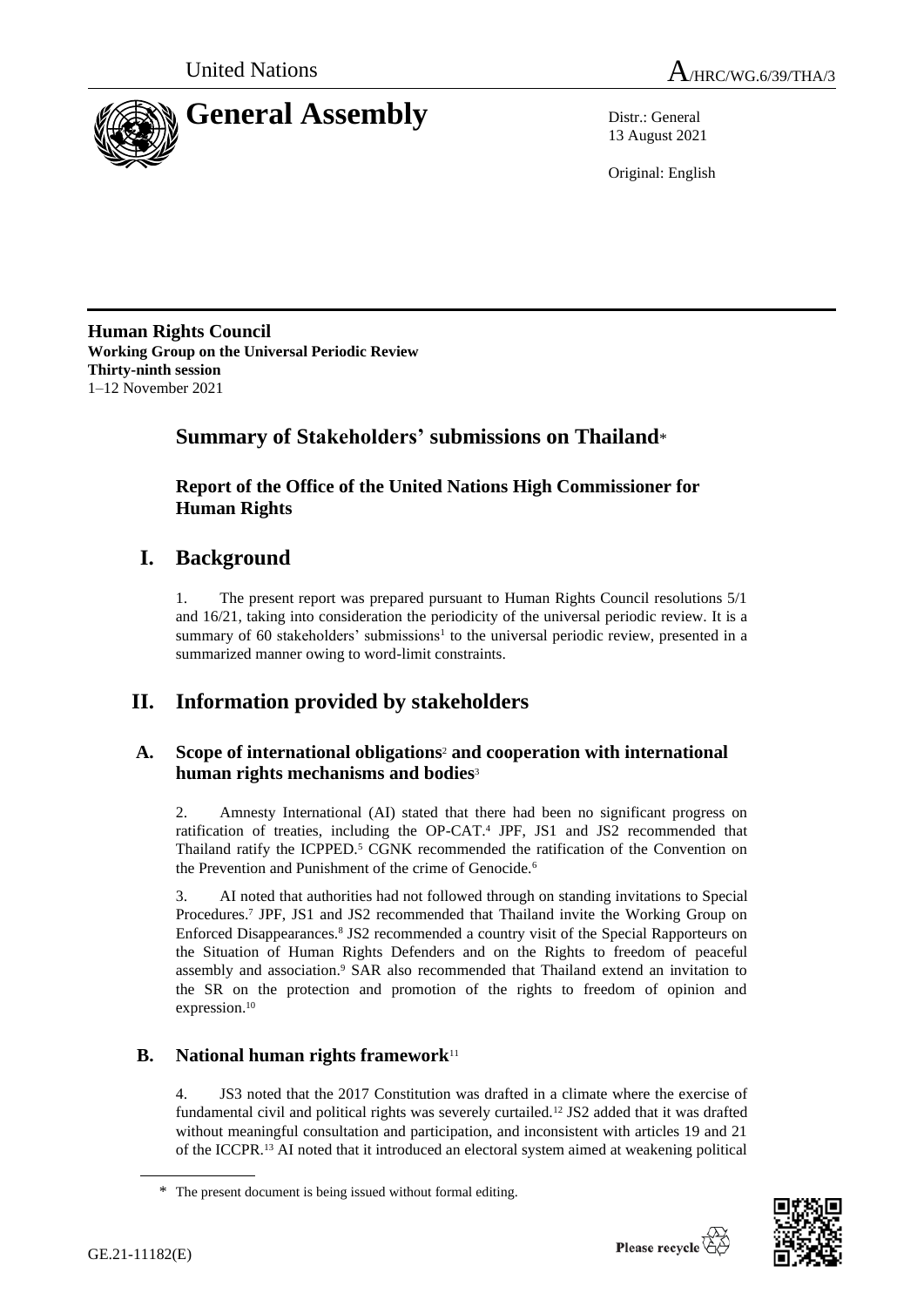opposition.<sup>14</sup> JS3 also noted that it disproportionately limited the power of elected parliament members, institutionalising the military's unchecked power.<sup>15</sup> JS4 further stated that Thailand's constitutional framework had not been brought into compliance with its international obligations.<sup>16</sup> In addition, JS5 and JS6 noted the constitution did not explicitly recognise indigenous peoples.<sup>17</sup>

5. AI, JS1 and JS4 expressed concern that the 1914 Martial Law Act, the 2008 Internal Security Act and the 2005 Executive Decree for Public Administration in Emergency Situations granted security forces overbroad and unchecked power of arrest, detention without warrant, censorship, and surveillance without judicial oversight.<sup>18</sup> The National Council for Peace and Order established in 2019 expanded the role of the military-led Internal Security Operations Command in the management of internal security, widening their responsibilities to include reconciliation and external security.<sup>19</sup> JS4 highlighted the incompatibility of those laws with human rights law and standards and their rampant abuse in the context of COVID-19.<sup>20</sup>

6. AI noted that revisions to the legislation on the National Human Rights Commission (NHRCT) and the National Broadcasting Telecommunications Commission had compromised their operations and independence.<sup>21</sup> ORF and JS7 noted the NHRCT was downgraded by GANHRI in 2015 for its partial compliance with the Paris Principles.<sup>22</sup> JS8 noted the lack of independence and transparency of the selection process for the commissioners and the NHRCT's inability to monitor and investigate human rights violations.<sup>23</sup> ORF and JS8 recommended that Thailand ensure the NHRCT fully complies with the Paris Principles.<sup>24</sup> AI and JS9 made similar recommendations.<sup>25</sup>

### **C. Implementation of international human rights obligations, taking into account applicable international humanitarian law**

#### **1. Cross-cutting issues**

#### *Equality and non-discrimination*<sup>26</sup>

7. Despite some progress following the enactment of the Gender Equality Act in 2016, JS10 and JS11 expressed concern about employment discrimination, invisibility and silencing, unreported violence and abuse, family and societal pressure to conform to gender norms and roles of LGBTIQ+ people as they were insufficiently protected by Thailand's legal frameworks and the severe challenges in accessing their rights.<sup>27</sup>

8. JS11, JS12 and JS13 noted same-sex marriage and transgender identity were not legally recognised. LGBTIQ+ women, lesbian and transgender women were particularly vulnerable and suffered discrimination to access health and social services, employment, harassment and bullying.<sup>28</sup> JS10, JS14 and JS26 also expressed concern about persistent discrimination of LGBTIQ+ youth in schools and the education and health systems, genderbased crimes, misrepresentation in media and degrading and humiliating treatment, due to lack of family acceptance, often resulting in mental health conditions.<sup>29</sup> JS15 indicated LGBTIQ+ youth from indigenous communities were affected by homophobia and the lack of acceptance by their families. It further mentioned the increased risks that LGBTIQ women had of being forcibly married and "corrective rape".<sup>30</sup>

9. JS11 reported barriers in accessing health care and social services, including denials of medical services and treatments and incidents of LGBTIQ+ persons suffering stigmatisation, intimidation, transphobic attacks and judicial harassment for their human rights work and activism.<sup>31</sup> Furthermore, JS11 and JS12 highlighted that COVID-19 exacerbated the challenges faced by the LGBTIQ+ community, leaving them more vulnerable regarding economic impact, violence and discrimination and access to health.<sup>32</sup>

#### *Development, the environment, and business and human rights*<sup>33</sup>

10. JS19 recommended that Thailand adopt a human rights-based approach to development projects and ensure participation of communities in decision-making that affects them, with a view to seeking their free, prior and informed consent.34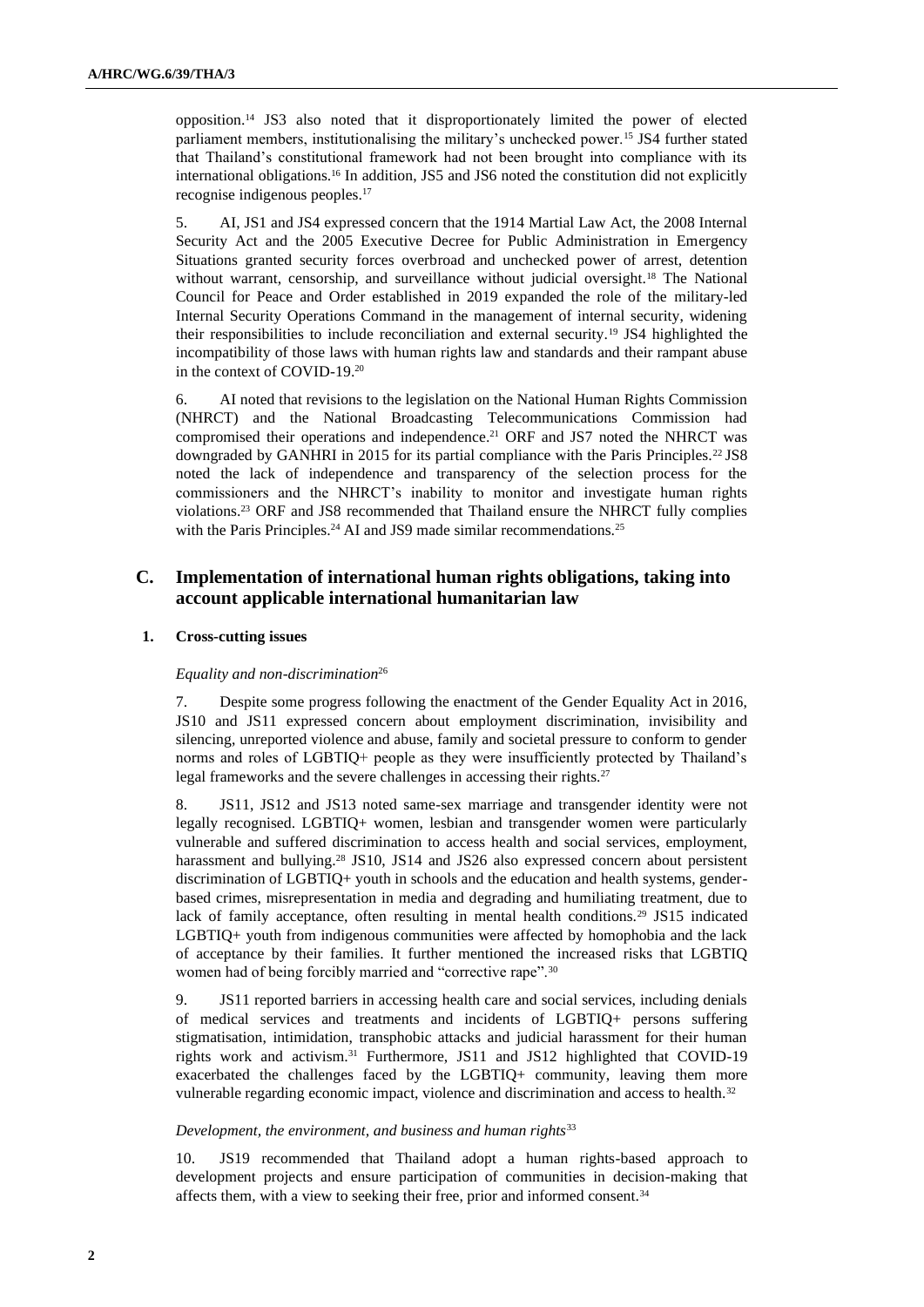11. JS17 noted Thailand had been largely unwilling and inactive in addressing climate change, pollution and environmental degradation.<sup>35</sup> JS19 mentioned air and water pollution and widespread impact of hazardous and industrial waste that had implications on the rights to life, health and adequate standard of living, and alerted about recent environmental legislation weakening the prevention of environmental degradation.<sup>36</sup> Furthermore, JS7 noted the COVID pandemic and government response had further exposed the systemic injustices impacting human rights and the environment.<sup>37</sup>

12. AI and JS18 noted the Government adopted a national action plan on business and human rights.<sup>38</sup> ETOs Watch Coalition noted the lack of genuine public participation to develop the Action Plan, overly broad recommendations that hindered operationalisation, reliance of the regulatory mechanism on state and public authorities without an inclusive accountability mechanism, inconsistency of the implementation with the Guiding Principles as well as lack of information.<sup>39</sup> JS18 described the National Action Plan as weak voluntary measures unlikely to regulate businesses, and that resulted in marginalized communities' remaining vulnerable to corporate abuses without access to effective remedies.<sup>40</sup>

13. JS16 and JS17 noted that Thailand largely focused on industrial expansion, large infrastructure projects and the establishment of special economic zones and economic corridors to achieve development, without proper environmental and health impact assessments, overlooking the rights of local communities and causing harm to their livelihoods and the environment.<sup>41</sup> JS32 expressed concern about the disregard for the rights of local communities by Thai authorities under climate change mitigation grounds, resulting in misappropriation of land of small subsistence farmers and indigenous peoples and the criminalization of those who defied such actions.<sup>42</sup>

14. ETOs Watch Coalition, JS8, Article19 and JS18 noted that businesses used the judicial system against those who criticized their activities and harassed human rights defenders, activists and journalist that exposed human rights abuses committed by business activities and development projects.<sup>43</sup> FLD and JS7 reported that human rights defenders working on land and environmental rights had been increasingly targeted by business interest and authorities in the form of judicial harassment, violent attacks and killings.<sup>44</sup>

15. JS19 reported large-scale evictions without appropriate procedural protections as required by international law, including to implement the "Forest Reclamation Policy".<sup>45</sup>

#### **2. Civil and political rights**

#### *Right to life, liberty and security of person*<sup>46</sup>

16. AI and JS21 noted that courts continued to hand down death sentences for murder and drug-related crimes.<sup>47</sup> JS34 also noted the most recent execution by lethal injection in June 2018, which reversed a de facto moratorium in place since 2009. <sup>48</sup> JS21 recommended establishing a moratorium on executions, commuting all death sentences to prison terms and abolishing the death penalty for all crimes.<sup>49</sup> Similarly, UPR Project at BCU recommended that Thailand adopt an official moratorium on the death penalty and amend national legislation to abolish the punishment in all circumstances.<sup>50</sup>

17. AI and JS4 stated that torture continued to be documented in military and police custody.<sup>51</sup> Incommunicado detention and suspected enforced disappearances continued to be reported.<sup>52</sup> The NHRCT reported receiving complaints on detainees' rights.<sup>53</sup> JPF and JS2 expressed concern at the lack of transparent and independent investigations of enforced disappearances, the denial of truth to the families and lack of reparations for the victims.<sup>54</sup>

18. JS20 expressed concern about prison conditions, including severe overcrowding, access to healthcare, food and punishment and discipline in the context of limited use of non-custodial measures.<sup>55</sup>

19. ORF and AI recommended enacting legislation criminalizing torture and illtreatment.<sup>56</sup> AI and JS9 also recommended that Thailand enact legislation on enforced disappearances in accordance with Thailand's treaty obligations.<sup>57</sup> The ProjectX also recommended that Thailand immediately drop charges and end arbitrary arrest and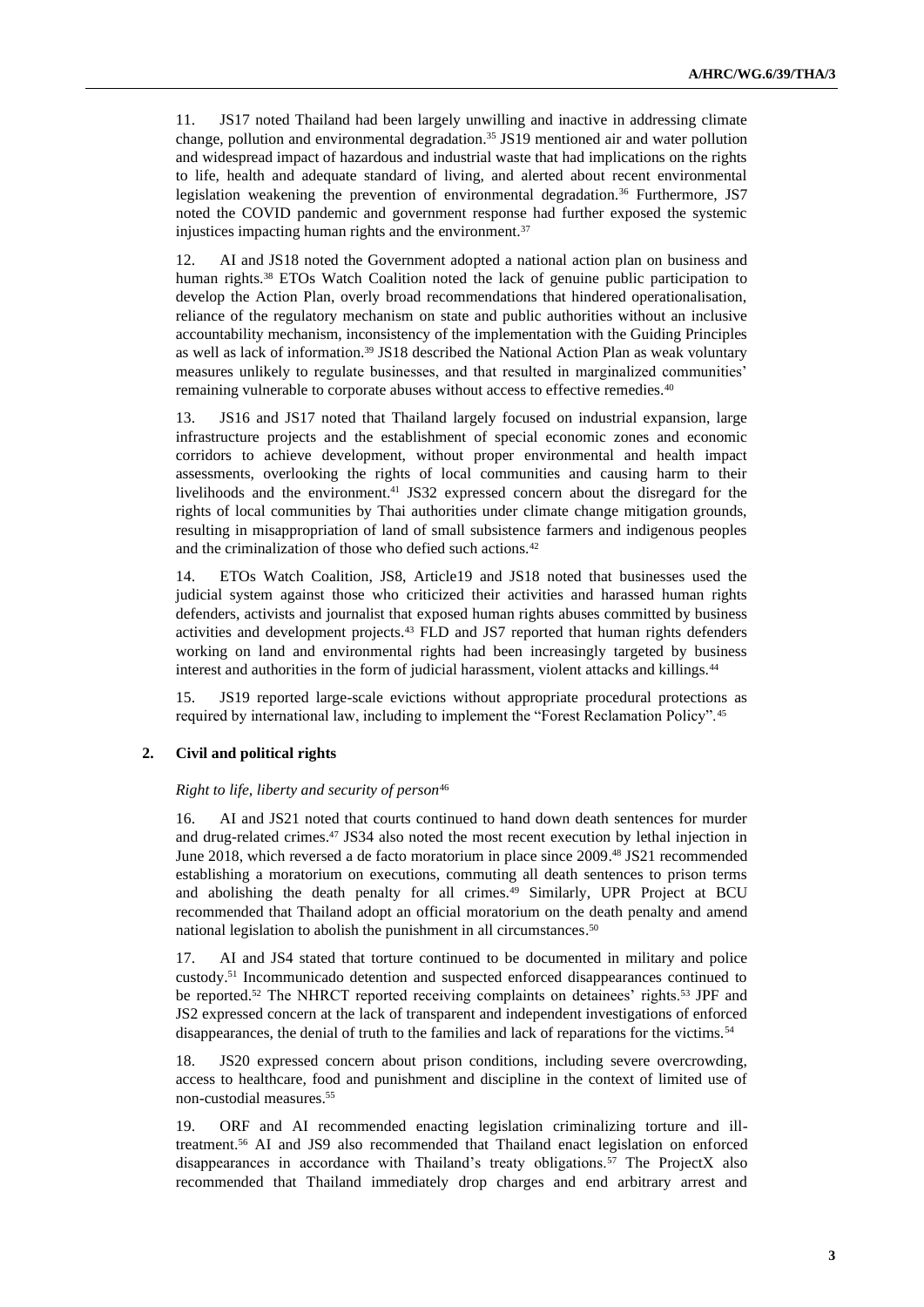detention against political prisoners and effectively and adequately provide rehabilitation programmes and support to political prisoners.<sup>58</sup>

#### *Administration of justice, including impunity, and the rule of law*<sup>59</sup>

20. JS8 and JS9 noted the transfer of prosecutions of civilians from military to civilian courts. However, authorities continued to deny rights to fair trial, especially in cases on "national security", with hearings and trial held privately, as well as excessive punishment and harsh sentencing.<sup>60</sup> ATD noted the frequent denial of bail to those investigated for lèse majesé, despite the non-violent nature of the offence.<sup>61</sup> JS9 also expressed concern on the judiciary's susceptibility to political influence.<sup>62</sup>

21. AI noted that authorities routinely failed to initiate prompt, thorough, independent and effective investigations into torture, extrajudicial killings and cases of excessive and unnecessary lethal force and hold the suspects accountable.<sup>63</sup>

22. L4L highlighted concerns related to shortcomings on the right to independent counsel and inconsistent upholding of guarantees for the proper functioning of the legal profession, including access to clients, lack of respect for lawyer-client confidentiality, as well as harassment and intimidation of lawyers.<sup>64</sup>

#### *Fundamental freedoms and the right to participate in public and political life*<sup>65</sup>

23. JPF stated that the measures contained in the Emergency Decree on Public Administration to combat COVID-19 might constitute a blanket restriction on fundamental freedoms, including free expression, opinion, information, privacy and freedom of assembly and association, without judicial review.<sup>66</sup> JS21 stated that the decree granted officials immunity from prosecution for any human rights violations committed during the emergency.<sup>67</sup> In this context, Article19 and JS7 highlighted the Government's enactment of repressive emergency measures used to stifle dissent, in particular a broad and vague ban on assemblies applied strictly and discriminatorily against pro-democracy protesters.<sup>68</sup> JS4 reported that authorities blocked the messaging application "Telegram", commonly used for the organisation of protests.<sup>69</sup> FLD reported notable increases in widespread intimidation and reprisals against human right defenders and pro-democracy protesters.<sup>70</sup> HRF also stated that Thailand abused emergency powers during the pandemic to restrict freedom of speech and expression.<sup>71</sup>

24. JS8, JS9 and JS21 expressed concern about the severe restrictions to civic space in Thailand.<sup>72</sup> JS21 stated that security forces conducted announced and unannounced visits to civil society groups.<sup>73</sup>

25. Various stakeholders highlighted the undue restriction of the right to freedom of opinion and expression through vaguely worded legislation that was inconsistent with international human rights standards, including Articles 112 (lèse majesté), 116 (sedition), 326 (defamation) and 328 (libel) of the Criminal Code.<sup>74</sup> JS3 and JS21 described these provisions as tools to intimidate and suppress critical views against the authorities.<sup>75</sup> SAR referred to the use of arrests and prosecution to prevent or punish non-violent political and student expression.<sup>76</sup> Art. 112 was described as a legal weapon to disproportionately prosecute and to crack down on political opponents and limit freedom of expression with its severe punishments, ambiguous interpretation and unjust enforcement.<sup>77</sup> AI, JS2 and JS9 noted similar concerns.<sup>78</sup> ICJ recommended that Thailand repeal or substantially amend criminal law provisions that criminalize or unduly restrict the rights to freedom of expression, information, peaceful assembly and other related rights.<sup>79</sup>

26. SAR, ATD and Article 19 reported a spike in lèse majesté prosecutions since November 2020, with at least 76 persons being investigated by the police since then up until March 2021, according to Article19.80 In the extreme, JS9 reported enforced disappearances of at least 9 Thai dissidents.<sup>81</sup>

27. JS2 also highlighted the use of the vague definitions of offences of Article 14 of the Computer Crimes Act to criminalize the peaceful and legitimate expression of opinions.<sup>82</sup> NHRCT expressed concern about law enforcement against online media users.<sup>83</sup> Five contributions referred to these prosecutions as strategic lawsuits against public participation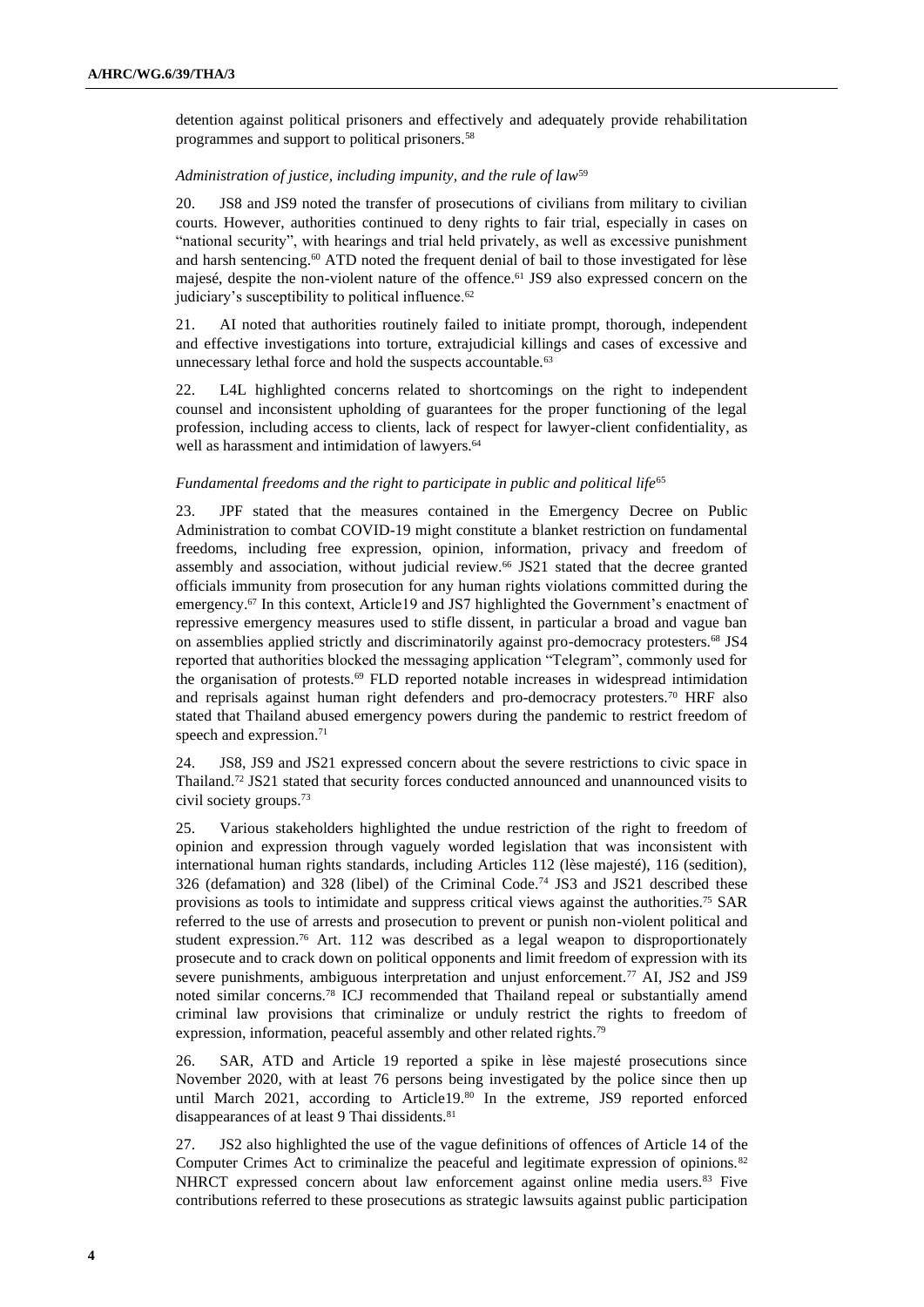(SLAPP suits) against human rights defenders.<sup>84</sup> Article19 noted that authorities had used lawsuits and other forms of pressure to try to secure the cooperation of social media platforms in censoring online content connected to the protest movement.<sup>85</sup> JS8 and JS23 reported state-sponsoring disinformation, harassment and smear campaigns against activists.<sup>86</sup>

28. JS21 stated that outspoken media outlets and reporters often faced intimidation and punishment for criticism of authorities.<sup>87</sup> JS8 reported censorship and monitoring of media content from all media sources under laws curtailing their independence, access restrictions and content take downs extensively practiced by authorities. It reported pressure exercised over online platforms such as Facebook and Google to comply with government demands and remove critical online content deemed as "fake news" or "illegal".<sup>88</sup> JS4 reported that authorities sought judicial orders to block online content across various platforms deemed to violate existing laws, including YouTube, Change.org and Facebook.<sup>89</sup> JS9 reported online free speech being targeted for shutdowns and prosecutions for ostensible threats to national security and independent news increasingly threatened.<sup>90</sup> It further noted that the COVID-19 pandemic led to emergency decrees to limit access to independent information.<sup>91</sup> JS4 highlighted the Emergency decree was used by authorities to restrict the ability of journalists and news platforms covering the pro-democracy protests.<sup>92</sup> JS3 also noted that Announcement 41/2016 gave authority to the junta-appointed National Broadcasting and Telecommunications Commission to close down any media that failed to cooperate with the junta or presented information deemed as a threat to national security.<sup>93</sup>

29. ORF, Article19 and JS2 noted the Public Assembly Act imposition of overly burdensome requirements for protest organisers and unnecessary restrictions incompatible with relevant standards and recommended its amendment.<sup>94</sup> AI also noted that police had prohibited and forcibly dispersed peaceful protests and used unnecessary or excessive force and less lethal weapons.<sup>95</sup> JS2 stated that authorities had subjected student leaders, including children, to grave pressures, frequent harassment, including judicial, intimidation and surveillance with recent growing detentions.<sup>96</sup> AI, HRF and JS3 recommended that any restriction on peaceful expression, assembly and privacy in law strictly meet requirements of legality, necessity and proportionality, and make domestic legislation compliant with its international human rights obligations by amending or repealing the Computer Crimes Act, Public Assembly Act and Cybersecurity Act, laws on contempt of court, and Articles 112, 116, 238 and 326 of the Criminal Code.<sup>97</sup>

30. JS9 expressed concern about the Severe Emergency Decree invoked in October 2020, which appeared aimed at restricting the rights of peaceful assembly, to information, not to be arbitrarily arrested or detained, tortured of subjected to cruel, inhuman or degrading treatment and to access lawyers and families.<sup>98</sup> A number of submissions noted the escalating police brutality and unlawful use of violence, the use of water cannon containing dye and chemical irritants, chemical irritant grenades and kinetic impact grenades and increasing use of rubber bullets against peaceful pro-democracy protestors, resulting in injuries to protesters and journalists, of particular concern during the COVID19.<sup>99</sup>

31. Various stakeholders stated that human rights defenders, including land rights, indigenous and community defenders, as well as trade union, pro-democracy and student activists were subjected to violent attacks, abduction, arbitrary detention, harassment and intimidation by state officials, companies and unidentified perpetrators.<sup>100</sup> JPF highlighted the prevalence of cyber-bullying and sexual harassment against women human rights defenders in southern border provinces and recommended investigating, prosecuting and punishing the perpetrators.<sup>101</sup> JS2 also noted gender-specific attacks against women human rights defenders in the form of verbal abuse and online attacks and harassment. It recommended that Thailand ensure a safe and enabling environment for human rights defenders and protect women human rights defenders from gender-specific attacks.<sup>102</sup> JS1 and FLD expressed concern about the targeting of youth and children activists through violent crackdown from armed forces, unlawful arrests and breaches to fair trials guarantees.<sup>103</sup>

32. AI, HRF, JS2 and JS8 noted that authorities had deregistered political parties and disqualified individuals from running as candidates.<sup>104</sup> JS21 expressed concern about the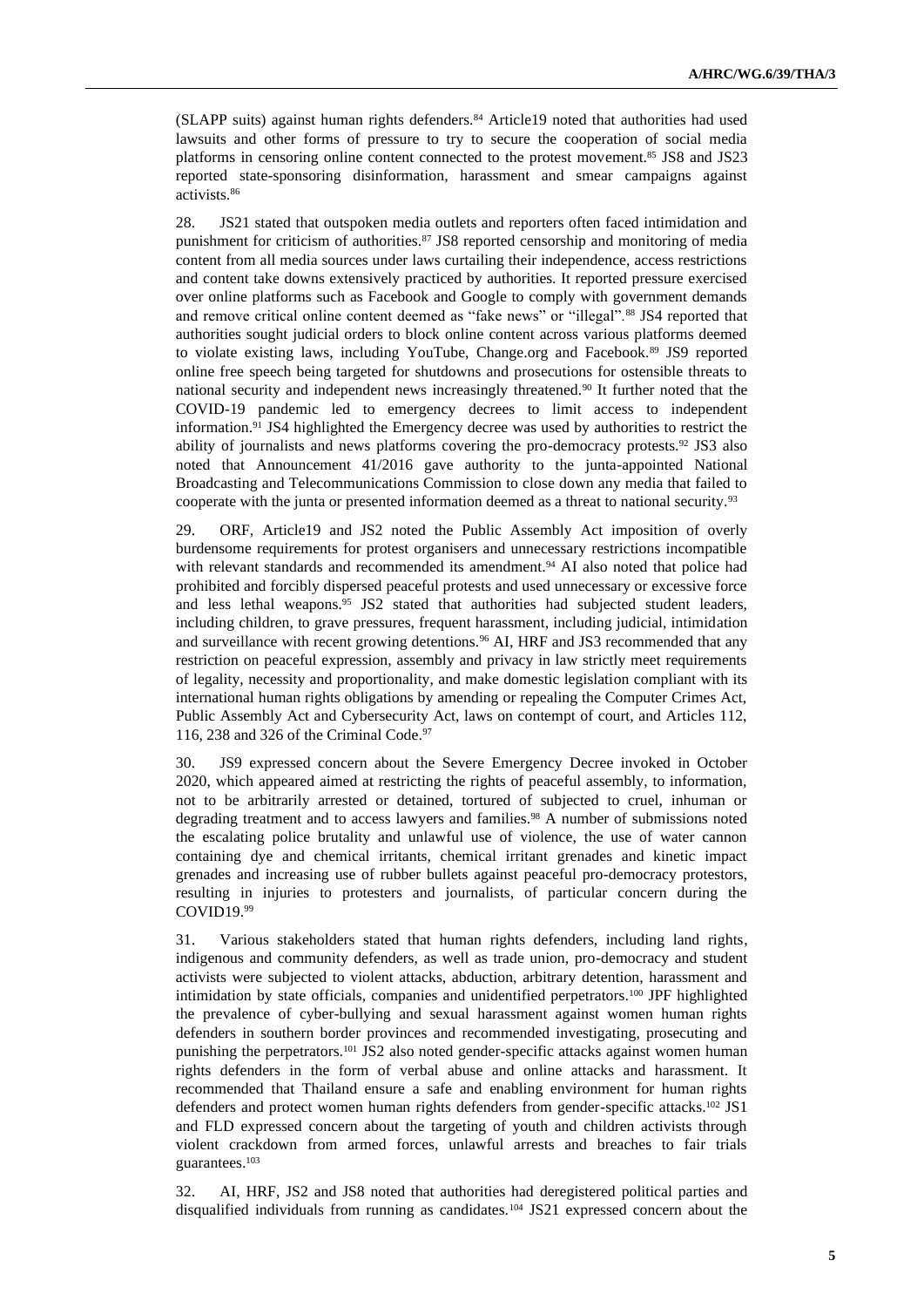dissolution of the opposition Future Forward Part (FWP) in February 2020 by the Constitutional Court, and JS3 noted with concern the targeting and judicial harassment of its members noting the misogynistic attacks and intimidation to discredit female opposition MPs.<sup>105</sup> JS3 recommended that Thailand immediately end all forms of politically-motivated harassment of opposition lawmakers, human rights defenders, media and peaceful protesters, including the use of criminal charges, threats, surveillance, disinformation or other forms of harassment.<sup>106</sup>

#### *Prohibition of all forms of slavery*<sup>107</sup>

33. ECLJ stated that whilst the majority of trafficking victims were Thai nationals, there were victims from neighbouring countries, who were forced, coerced or deceived into labour or sexual exploitation.<sup>108</sup> HKCIJ noted the impact on women victims, including starvation, unsanitary conditions and trauma from sexual exploitation. <sup>109</sup> ECLJ highlighted that children were also targeted for use in prostitution and online pornography. <sup>110</sup> HKCIJ noted that girls from tribal groups and ethnic minorities, stateless and refugees were most likely to be trafficked.<sup>111</sup> Jubilee Campaign noted the likelihood of many Rohingya refugees being victims of human trafficking. 112

34. JS18 highlighted that sex workers continued to be criminalized and subjected to stigma, violence, exploitation, discrimination and marginalisation, as well as were often forced to pay bribes to access basic rights and suffered unfair employment practices.<sup>113</sup>

#### *Right to privacy*<sup>114</sup>

35. JS23 noted a series of laws permitting surveillance and arbitrary data search and seizures based on national security and public order, notably the 2019 Cybersecurity Act and the National Intelligence Act, coupled with vast powers to the monitoring bodies to access data without court orders or independent oversight. It noted this created the basis for unlawful and excessive surveillance, as with the Malay Muslims that had been subjected to discriminatory and disproportionate biometric data collection and increased CCTV surveillance in the southernmost border provinces of Thailand.<sup>115</sup>

36. JS23 expressed concern about the government's pressure on technology companies to enforce censorship and surveillance measures on their platforms.<sup>116</sup> Article19 further noted that activists and protesters reported being under surveillance and that police had visited and searched their schools and residences.<sup>117</sup> JS21 reported surveillance of critical local and international civil society organizations.<sup>118</sup>

37. JS3 highlighted the use of surveillance against political opponents either by authorities or unknown individuals, including after they left office.<sup>119</sup>

#### **3. Economic, social and cultural rights**

#### *Right to work and to just and favourable conditions of work*<sup>120</sup>

38. WWUAWT and JS24 noted that Thailand's labour laws severely restricted freedom of association and collective bargaining and the lack of enforcement of existing weak protections, as well as retaliation by employers against workers attempting to exercise their rights and longstanding egregious abuse of workers. They also noted widespread labour trafficking and forced labour, and structural discrimination and vulnerability of migrant workers.<sup>121</sup> JS25 highlighted that common challenges encountered by women workers, including migrant women, included discrimination on wages, occupational safety and health hazards, precarious work and gender-based harassment and violence.<sup>122</sup>

39. JPF stated that low income workers had faced a higher risk of income loss during the COVID-19 lockdown despite the governmental stimulus package.<sup>123</sup>

#### *Right to an adequate standard of living*<sup>124</sup>

40. JS22 stated that since COVID-19, the Government's measures to support the poor and vulnerable had proven insufficient, heightening the already existing inequalities.<sup>125</sup>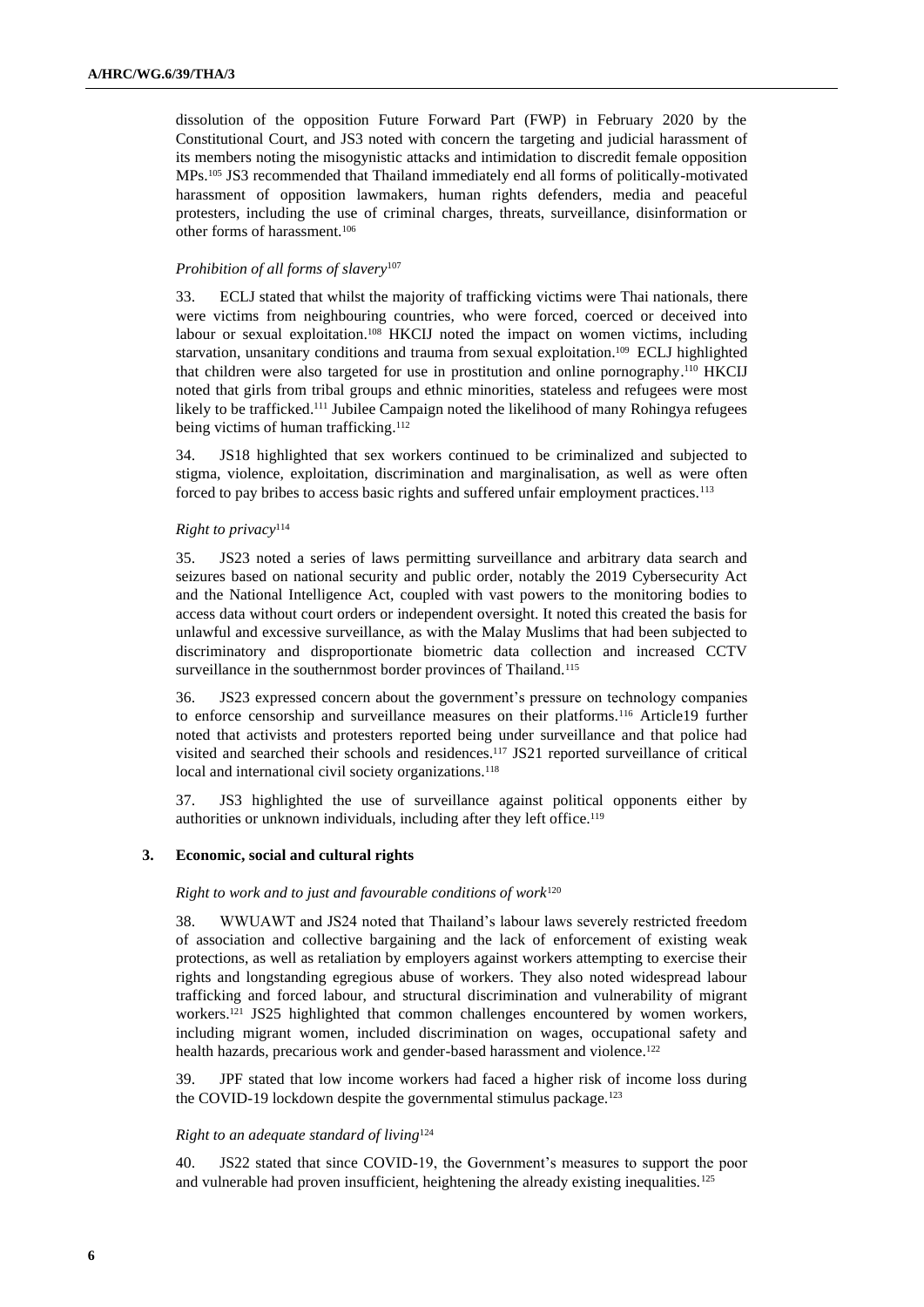41. JS15 noted the severe food crisis from shortage of income and unemployment on the indigenous community (*Maesamlaep*) resulting from COVID19.<sup>126</sup>

42. JS17 highlighted the vulnerable situation of elderly people, who were affected by insufficient allowances and weak pension schemes, underdeveloped public senior care system that lacked skilled personnel, including health care in a context of related legislative gaps. Similarly, it noted that elderly people faced physical and mental abuse.<sup>127</sup>

### *Right to health*<sup>128</sup>

43. JS22 noted the failure of the Government to provide universal healthcare.<sup>129</sup>

44. JS29 noted that Thailand's policies regulating safe abortion were not aligned with international human rights standards.<sup>130</sup> JS22 highlighted obstacles to access safe abortion in a context of inadequate legislation and a patriarchal culture.<sup>131</sup>

45. JS27 stated that people living with HIV and persons who injected drugs (PWID) continued to face severe human rights violations, including limited access to healthcare and social welfare, continued stigmatisation and discrimination socially and in employment, and barriers to accessing education. Due to disproportionate penalties under the 1979 Narcotics Act, PWID were prone to punishment and over-incarceration.<sup>132</sup>

46. JS28 expressed concern about the lack of healthcare for Malayu women and girls and the continued practice of genital circumcision.<sup>133</sup>

#### *Right to education*<sup>134</sup>

47. JS33 noted barriers faced by refugee, migrant and stateless children to enjoy education, including socioeconomic reasons and hardship, lack of information and low quality education within camps. School closures and socio-economic impacts of COVID-19 on communities and society had disrupted children's and young people's normal support systems and exacerbated vulnerabilities.<sup>135</sup> RRN stated that parallel education systems that refugees and migrants had to manage had hindered their access to quality education.<sup>136</sup>

48. JPF highlighted the impact of COVID-19 on access to education and food for marginalized children living in remote areas and of poor families without access to the Internet.<sup>137</sup> JS15 noted the negative effects of COVID-19 on education of *Maesamlaep* children and youth.<sup>138</sup>

#### **4. Rights of specific persons or groups**

#### *Women*<sup>139</sup>

49. JS13 expressed concern by discrimination against women in employment and workplace, as well as rampant violence and abuse. It also noted that the 2015 Gender Equality Act was ineffective in protecting and ensuring gender equality and the persistence of stereotypes as a contributor to discrimination.<sup>140</sup>

50. JS13 highlighted that gender-based violence was widespread, supported by stereotypical gender roles which remained strong and led to increasing violence.<sup>141</sup> JS13 and SHero also described domestic violence as deep-rooted that was considered a private matter in Thai culture. Abuse and psychological, physical and/or sexual violence against women were reportedly rampant. Women faced stigmatization and victim-blaming, dismissal by authorities that promoted settlements between victims and perpetrators, an ineffective justice system and inadequate protection.<sup>142</sup> JS13 reported a 34 per cent increase in domestic violence cases during the COVID19 lockdown.<sup>143</sup> JS5 also noted the special vulnerability of indigenous women to violence, including sexual and domestic.<sup>144</sup> SHero recommended that Thailand ensure the safety and protection of women subjected to all forms of male-violence and women's access to justice and legal remedies.<sup>145</sup>

51. JS33 expressed concern about the prevalence of early and forced child marriage and unions.<sup>146</sup> PPAT indicated that the higher risk of poverty of migrant girls, particularly irregular migrant girls, was a key driver to child marriage.<sup>147</sup> COLCGS highlighted conflicting normative frameworks and practices regarding the legal age of marriage,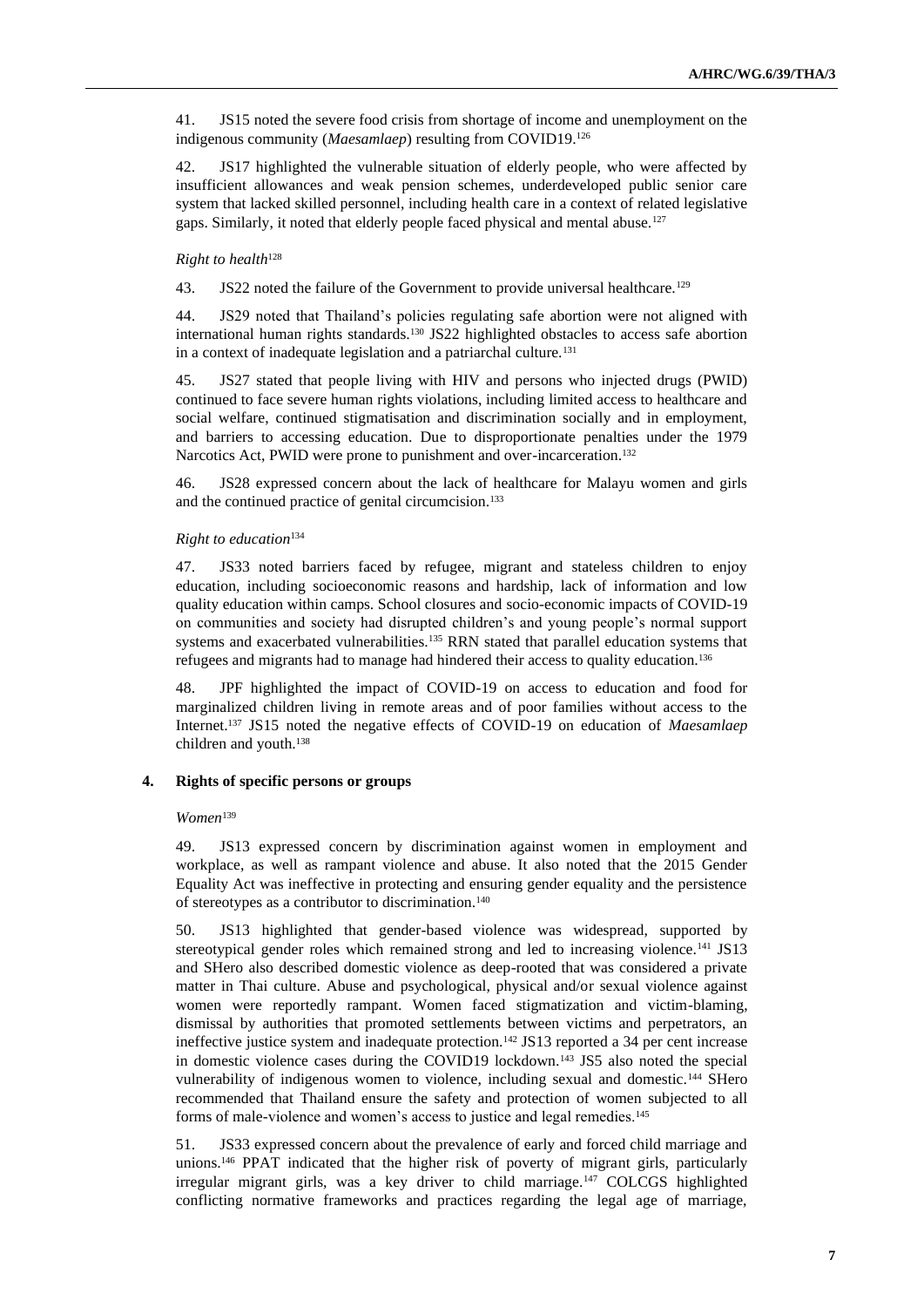particularly in Southern Thailand where decisions were made on Islamic law.<sup>148</sup> It recommended that Thailand revise, reform and effectively enforce statutory legislation accompanied by community-based awareness raising.<sup>149</sup>

#### *Children*<sup>150</sup>

52. GIEACPC and JS33 expressed concern about the continued legality of corporal punishment of children at home, alternative care settings and day care, despite the constitutional duty to protect children from violence and unfair treatment.<sup>151</sup> GIEACPC recommended that Thailand enact legislation to prohibit all corporal punishment of children.<sup>152</sup>

53. HKCIJ and JS33 highlighted the vulnerability of children to online sexual abuse and violence such as cyberbullying, online grooming, theft of information, and trafficking mostly for sexual exploitation.<sup>153</sup> HKCIJ also noted that children were used for agricultural forced labour and recruited by armed groups as child soldiers, specifically in Thailand's southernmost provinces.<sup>154</sup> CLCGS also noted that controversial conflict of law cases appeared in matters of child early marriage in regions where the law of traditions or religious rules were taken to be considered being primary over the statutory legislation.<sup>155</sup>

54. JS33 noted with concern the growing number of mental health issues, including the heightened risks of violence and discrimination confronted by LGBTIQ+ children. It also raised concern about the heavy reliance on private institutional care for children and the risk of harm to children as many facilities were unregistered, unmonitored and the quality of care was very low.<sup>156</sup>

#### *Persons with disabilities*<sup>157</sup>

55. JS16 expressed concern about the severe discrimination that persons with disabilities faced in employment, lack of opportunities and under-representation in politics, public administration and government entities.<sup>158</sup> JS13 noted challenges experienced by persons with disabilities to access education, healthcare and decision-making processes, with women with disabilities facing a double burden.<sup>159</sup>

#### *Minorities and indigenous peoples*

56. JS28 expressed concern about the treatment of Malayu Muslims, due to the severe challenges in accessing human rights. It also stated that torture of Malayu Muslims to extract confessions had been documented. Additionally, employers were reluctant to hire Malayu Muslims.<sup>160</sup> Malayu women and children faced additional barriers in advancing their rights due to their intersectional identities.<sup>161</sup>

57. JS6 expressed concern about Isaan people's longstanding discrimination stemming from negative stereotyping, which resulted in severe challenges to access health, education, social welfare and justice, and continued threats to their right to land, persistent poverty and negative impact of infrastructural development projects.<sup>162</sup>

58. JS15 highlighted that discriminatory law and policies undermining land, community and environmental rights of indigenous peoples in Thailand had a significant negative impact on women's lives, including poverty, food insecurity, loss gender inequality of livelihoods and traditional ways of life, and resulted in powerlessness with the landless, stateless indigenous women and young LGBTIQ+ being extremely vulnerable. It further highlighted that more than 50 per cent of *Maesamlaep* indigenous peoples were unable to acquire Thai citizenship.<sup>163</sup> JS19 also stated that the Government's denial of the traditional rights of indigenous peoples to their ancestral lands and natural resources remained a persistent problem.<sup>164</sup> JS5 had similar concerns.<sup>165</sup>

59. JS7 and JS22 stated that ethnic Karen indigenous people living in Bang Kloi were forcibly evicted from their homes in Chai Paen Din, following authorities burning down homes and crops, forcing 140 villagers from their land. Harassment and forced evictions against Karen people were reported to continue.<sup>166</sup>

60. JS13 and JS5 noted the severe challenges that indigenous women had in accessing their rights, as well as the multiple forms of discrimination on the grounds of indigeneity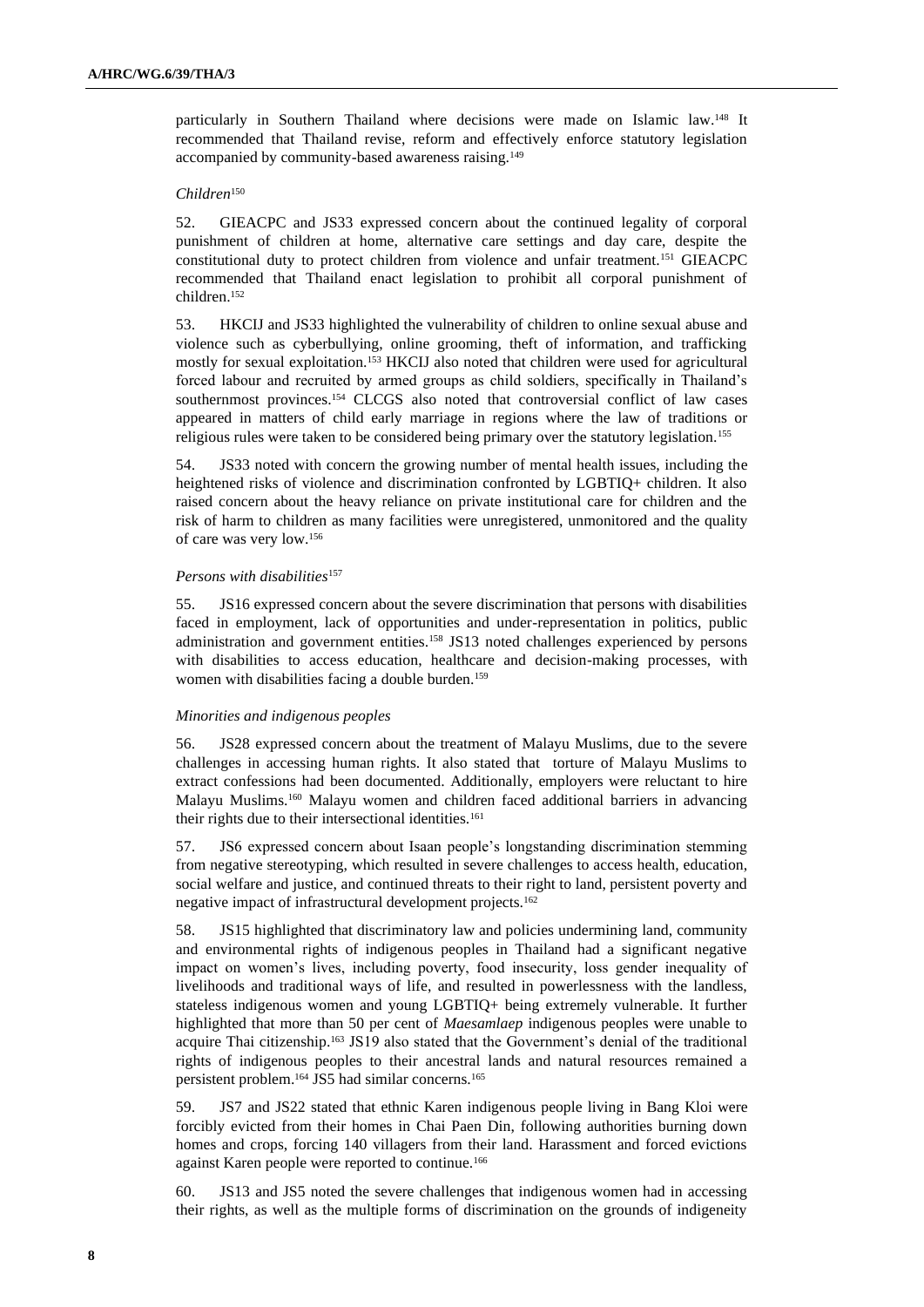and gender within their communities and mainstream Thai society. It highlighted that they faced racial discrimination, exclusion from participation in public life, lack of access to healthcare and education and were vulnerable to human trafficking and domestic violence.<sup>167</sup>

#### *Migrants, refugees and asylum seekers*<sup>168</sup>

61. JS25 noted that migrant workers were excluded and discriminated from a number of social protection benefits, since most social protection schemes introduced during the pandemic were not designed to include them and were subjected to arrests, prosecutions and hefty fines for violating the Emergency decree.<sup>169</sup> JS26 noted unregistered migrant workers detention, deportation and lack of social services, legal protection, aid and support. It stated that they faced exploitation at the workplace, were overworked and dismissed without notice or compensation. Migrants in the sex industry also faced even more challenges. During the COVID-19 pandemic, migrant workers had been severely affected.<sup>170</sup>

62. JS16 also noted insufficient protection of migrant workers' rights, discrimination, exploitation, lack of information and of access to healthcare, more acutely during the COVID-19 pandemic.<sup>171</sup> JS25 also noted migrant workers' inability to access social welfare and protection during the COVID-19 pandemic.<sup>172</sup> PPAT noted that many migrants and their families, especially those who migrated irregularly, were particularly vulnerable to abuse and exploitation, leaving their spouses and children without access to sexual and reproductive healthcare and more vulnerable to unplanned pregnancy, sexually transmitted illnesses (STIs), limited antenatal care, and maternal mortality.<sup>173</sup> JS13 noted that women migrant workers faced more discriminatory work environment and worsened working conditions.<sup>174</sup>

63. AI noted that Thai authorities had adopted measures to grant protected status to persons in need of international protection, however, they did not define "refugees" in accordance with international human rights, did not provide sufficient guarantees against *refoulement* and did not allow for a right of internal or legal appeal to the determination of protected status.<sup>175</sup> RRN stressed that asylum seekers and refugees were still subject to *refoulement*. <sup>176</sup> ADF International, JS16 and JPF noted detention for extended periods of time without opportunity to apply for refugee status or deportation, despite imminent threats to their lives, in particular asylum seekers fleeing from religious persecution.<sup>177</sup> RRN noted limited access to interpreters or legal counsel during criminal proceedings.<sup>178</sup> It recommended that Thailand cease human rights abuses of asylum seekers and take steps to protect the right to asylum in accordance with international norms.<sup>179</sup>

64. RRN further noted that refugees' lack of legal status impacted on the right to work and exposed them to exploitation and dependency on humanitarian assistance, and that COVID-19 had further aggravated their exclusion from the labour market.<sup>180</sup>

65. JS30 expressed concern about the specially vulnerable and dire situation of Ahmadi refugees and asylum seekers regarding poor living conditions, lack of access to legal protection and exposure to arrest, detention and exploitation.<sup>181</sup>

66. Jubilee Campaign expressed concern about the situation of Pakistani Christian asylum seekers and the deplorable living conditions in Internal Displacement Centres (IDC) facilities. Similarly, it expressed concern about the situation of Rohingya refugees detained in cramped and unhygienic centres susceptible to COVID-19 outbreak.<sup>182</sup> JS31 also indicated Thailand had historically failed to protect Rohingya as refugees, victims of trafficking or stateless refugees.<sup>183</sup>

#### *Stateless persons*

67. JS31 noted that statelessness was predominant in various ethnic communities who lived in the highlands and descendants of migrants fleeing from conflict and persecution and stressed that it was attributed to systemic discrimination and exclusion of ethnic minorities, changes and gaps in nationality framework and lack of safeguards for otherwise stateless children, bureaucratic failures, erratic and incomplete civil registration and complications due to language barriers, illiteracy and remote living and displacement and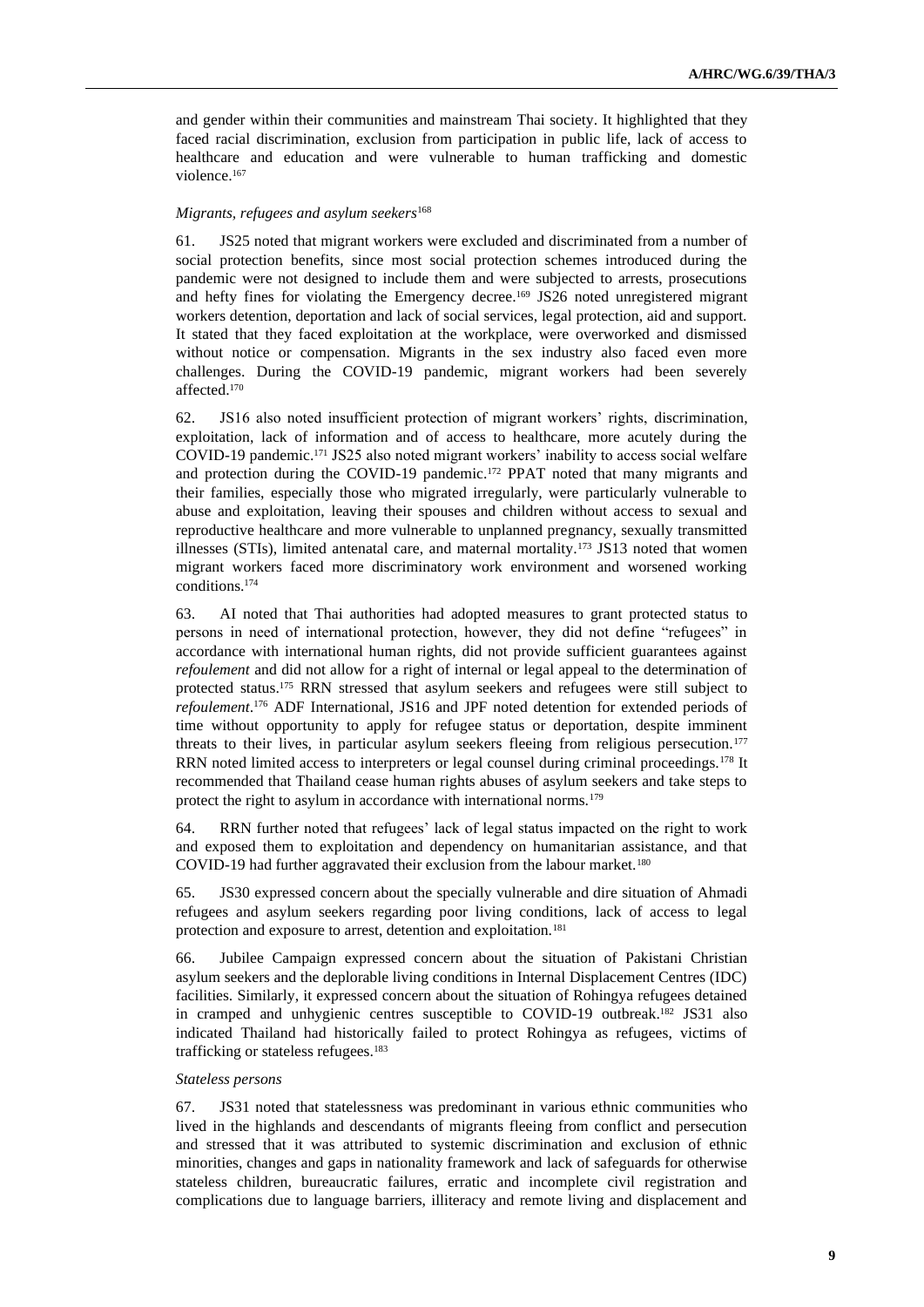migration. It stated that denial of fundamental rights of stateless people increased their vulnerability to socio-economic exploitation, particularly labour and human trafficking.<sup>184</sup> It recommended that Thailand ensure the right to nationality by facilitating access to citizenship including equal access for women belonging to ethnic minorities and indigenous groups.<sup>185</sup>

#### **5. Specific regions or territories**

68. JS28 stated that the prevalence of violence and fatalities in the ongoing ethnic conflict and separatist movement in the Southern Border Provinces since 2004 had claimed over 7,000 lives. The response of the Thai Government had been increased counterinsurgency and special security laws and curfews, which had resulted in increased state surveillance, arbitrary arrests, detention, torture and extrajudicial killings of insurgency suspects and human rights defenders.<sup>186</sup> Violence had disproportionately affected the Muslim community. Children were caught in the conflict and were stigmatized at school. Malayu women were subjected to rape and sexual harassment by soldiers.<sup>187</sup> JS28 also expressed concern that in the Southern Border Provinces, Malayu Muslims were stereotyped as "suspected insurgents", put under governmental surveillance, racially profiled and subjected to movement control. Random profiling through forced DNA collection was routinely conducted and the information added to a security database.<sup>188</sup> JS9 stated the military reportedly continued to use torture and cruel, inhuman and degrading treatment against the Muslim population.<sup>189</sup>

69. JPF also expressed concern about informal justice systems "*hukum pakat*" based on religious and cultural principles in three Southern Border Provinces, which discriminated against women and girls. Malayu Muslim women's political participation and decisionmaking were restricted by religion, culture and tradition and local values. It recommended that Thailand increase women's representation in decision-making structures.<sup>190</sup>

70. According to JS22 and JS28, the dialogue between the Thai government, the BRN (a militant non-state group) and other actors in the conflict was put on hold indefinitely, due to the COVID-19 pandemic. Local communities and civil society actors were not effectively engaged in peace dialogues as their views were disregarded. The participation of women was limited even though they were significantly affected by the conflict. The prevailing impunity about torture, arbitrary detention and violent attacks constituted an obstacle for reconciliation between Buddhist and Malayu Muslims.<sup>191</sup>

#### *Notes*

| <sup><math>1</math></sup> The stakeholders listed below have contributed information for this summary; the full texts of all |
|------------------------------------------------------------------------------------------------------------------------------|
| original submissions are available at: www.ohchr.org. (One asterisk denotes a national human rights                          |
| institution with "A" status).                                                                                                |

*Civil society*

| <b>ADF</b> International | ADF International, Geneva (Switzerland);                      |
|--------------------------|---------------------------------------------------------------|
| AI                       | Amnesty International, London (United Kingdom);               |
| Article 19               | Article 19 (United Kingdom);                                  |
| <b>ATD</b>               | Association for Thai Democracy (United States of America);    |
| <b>CGNK</b>              | Center for Global Nonkilling (Switzerland);                   |
| <b>CLCGS</b>             | Congregation of Our Lady of Charity of the Good Shepherd,     |
|                          | Geneva (Switzerland);                                         |
| <b>ECLJ</b>              | European Center for Law and Justice (France)                  |
| ETOs Watch Coalition     | ETOs Watch Coalition (Thailand)                               |
| <b>FIDH</b>              | International Federation for Human Rights (France);           |
| FLD.                     | Front Line Defenders (Ireland);                               |
| <b>GIEACPC</b>           | Global Initiative to End All Corporal Punishment of Children, |
|                          | London (United Kingdom);                                      |
| <b>HKCIJ</b>             | Helena Kennedy Centre for International Justice, Sheffield    |
|                          | Hallam University (United Kingdom);                           |
| <b>HRF</b>               | Human Rights Foundation, New York (United States of           |
|                          | America);                                                     |
|                          |                                                               |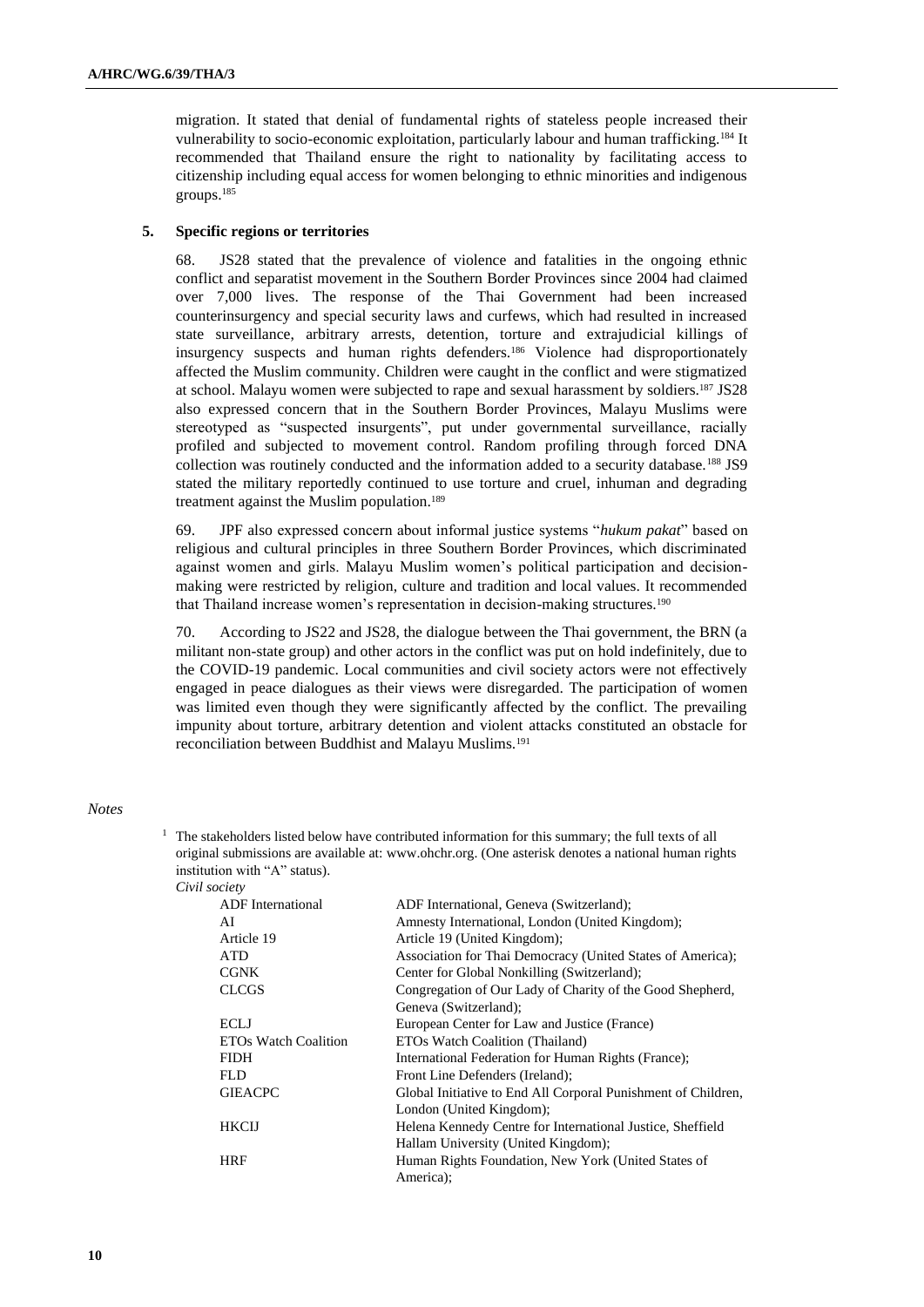| ICJ                | International Commission of Jurists (ICJ), Geneva                                                              |
|--------------------|----------------------------------------------------------------------------------------------------------------|
|                    | (Switzerland);                                                                                                 |
| $\rm JC$           | Jubilee Campaign (United States of America);                                                                   |
| <b>JPF</b>         | Justice for Peace Foundation (Thailand);                                                                       |
| L4L                | Lawyers for Layers (Netherlands);                                                                              |
| <b>ORF</b>         | Omega Research Foundation (United Kingdom);                                                                    |
| <b>PPAT</b>        | Planned Parenthood Association of Thailand (Thailand);                                                         |
| <b>RRN</b>         | Refugee Rights Network                                                                                         |
| SAR                | Scholars at Risk (United States of America);                                                                   |
| SHERO              | SHERO (Thailand);                                                                                              |
| The ProjectX       | The ProjectX, Bangkok (Thailand);                                                                              |
| UPR BCU            | Birmingham City University Centre for Human Rights,                                                            |
|                    | Birmingham (United Kingdom);                                                                                   |
| <b>WWUAWT</b>      | Wingspan Workers' Union and Airport Workers of                                                                 |
|                    | Thailand (Thailand).                                                                                           |
| Joint submissions: |                                                                                                                |
| JS1                | Joint submission 1 submitted by: SHero Youth Network,                                                          |
|                    | United Front of Thammasat and Demonstration (UFTD),                                                            |
|                    | Student Union of Thailand (SUT), Bad Students, The                                                             |
|                    | Ratsadon, UNME of Anarchy, Nisit Chula Party, ROOT;                                                            |
| JS <sub>2</sub>    | Joint submission 2 submitted by: FIDH-International                                                            |
|                    | Federation for Human Rights, Paris (France), Internet Law                                                      |
|                    | Reform Dialogue (iLaw) (Thailand), Thai Lawyers for Human                                                      |
|                    | Rights (Thailand);                                                                                             |
| JS3                | Joint submission 3 submitted by: ANFREL, Asian Network                                                         |
|                    | for Free Elections (Thailand), ASEAN Parliamentarians for                                                      |
|                    | Human Rights (APHR); (NOT SURE if Indonesia?);                                                                 |
| JS4                | Joint submission 4 submitted by: ICJ International                                                             |
|                    | Commission of Jurists (Switzerland), Thai Lawyers for                                                          |
|                    | Human Rights (Thailand);                                                                                       |
| JS5                | Joint submission 5 submitted by: Indigenous Women                                                              |
|                    | Network of Thailand and Manushya Foundation (Thailand);                                                        |
| JS <sub>6</sub>    | Joint submission 6 submitted by: The Human Rights                                                              |
|                    | Violations in Isaan Monitoring Group, The Sai Thong Rak                                                        |
|                    | Pah Network, Amnat Charoen Friend of Women Center, Isaan                                                       |
|                    | Gender Diversity Network (IGDN), Manushya Foundation,                                                          |
|                    | The Thai CSO coalition for the UPR (Thailand);                                                                 |
| JS7                | Joint submission 7 submitted by: EnLawThai Foundation                                                          |
|                    | (Thailand), Community Resource Centre Foundation (United                                                       |
|                    | States), Campaign for Public Policy on Mineral Resources                                                       |
|                    | (PPM) (Thailand). Protection International (Thailand):                                                         |
| JS8                | Joint submission 8 submitted by: Manushya Foundation                                                           |
|                    | (Thailand), Access Now (United States), The Thai CSOs                                                          |
|                    | coalition for the UPR (Thailand), The Coalition of Innovation                                                  |
|                    | for Thai Youth (CITY)(Thailand);                                                                               |
| JS9                | Joint submission 9 submitted by: Destination Justice                                                           |
|                    |                                                                                                                |
|                    | (France), Cross Cultural Foundation (Thailand), Human<br>Rights Lawyers Association (HRLA) (Thailand), Duayjai |
|                    |                                                                                                                |
|                    | Group (DJG) (Thailand), Justice for Peace Foundation (JPF)                                                     |
|                    | (Thailand), Asia Centre (AC) (Thailand);                                                                       |
| <b>JS10</b>        | Joint submission 10 submitted by: Togetherness for Equality                                                    |
|                    | (TEA) (Thailand), Feminist's Liberation Front (FLF)                                                            |
|                    | (Thailand); NOT SURE about it;                                                                                 |
| JS11               | Joint submission 11 submitted by: Manushya Foundation                                                          |
|                    | (Thailand), Rainbow Sky Association of Thailand (RSAT),                                                        |
|                    | Health and Opportunity Network (HON), Sirisak Chaited,                                                         |
|                    | MPlus Foundation, CAREMAT, Andaman Power, Rainbow                                                              |
|                    | Dream Group Thailand, Ruangaroon Lampang Group,                                                                |
|                    | Tamtang (Thailand);                                                                                            |
| JS12               | Joint submission 12 submitted by: Kaleidoscope (Australia),                                                    |
|                    | Sexual Rights Initiative (SRI) (Switzerland);                                                                  |
| <b>JS13</b>        | Joint submission 13 submitted by: Manushya Foundation                                                          |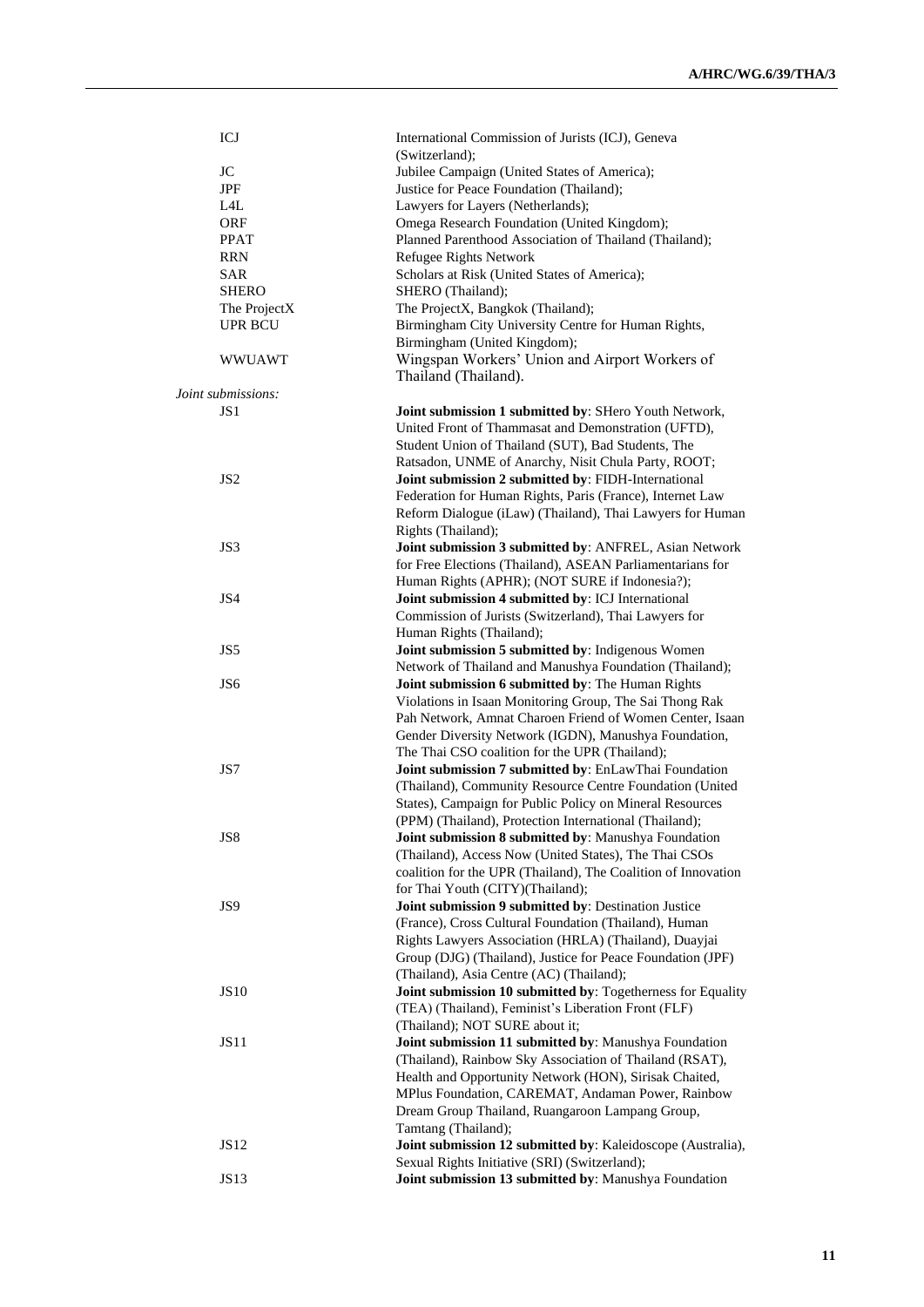|                  | (Thailand), Health and Opportunity Network, Empower, Thai<br>Positive Women Network (2 more that are UNCLEAR); |
|------------------|----------------------------------------------------------------------------------------------------------------|
| <b>JS14</b>      | Joint submission 14 submitted by: Manushay Foundation,                                                         |
|                  | Young Pride Club, BUKU Classroom, Isaan Gender Diversity                                                       |
|                  | Network, Deaf Thai Rainbow Club, The Volunteer House for                                                       |
|                  | Children and Youth, The Coalition of Innovation for Thai                                                       |
|                  | Youth (Thailand);                                                                                              |
| <b>JS15</b>      | Joint submission 15 submitted by: Sangsan Ankot                                                                |
|                  | Yawachon Development Project (Sangsan), V-Day Thailand,                                                        |
|                  | (LBTQ) Indigenous Youth For Sustainable Development                                                            |
|                  | (IY4SD) from MaeSamLaep Community (Thailand);                                                                  |
| JS16             | Joint submission 16 submitted by: Manushya Foundation                                                          |
|                  | (Thailand), Thai BHR Network (Thailand), Thai CSOs                                                             |
|                  | Coalition for the UPR(Thailand);                                                                               |
| JS17             | Joint submission 17 submitted by: Foundation for Older<br>Persons' Development (FOPDEV) (Thailand), Manushya   |
|                  | Foundation (Thailand);                                                                                         |
| <b>JS18</b>      | Joint submission 18 submitted by: The Thai BHR Network                                                         |
|                  | (Thailand), Women Workers for Justice Group (WJG),                                                             |
|                  | Manushya Foundation (Thailand), EMPOWER Foundation                                                             |
|                  | (Thailand), The Thai CSOs Coalition for the UPR (Thailand);                                                    |
| <b>JS19</b>      | Joint submission 19 submitted by: International Commission                                                     |
|                  | of Jurists (ICJ) (Switzerland), Land Watch Thai (Thailand),                                                    |
|                  | ENLAWTHAI Foundation (En LAW) (Thailand);                                                                      |
| <b>JS20</b>      | Joint submission 20 submitted by: FIDH-International                                                           |
|                  | Federation for Human Rights (France), Union for Civil                                                          |
|                  | Liberty (UCL) (Thailand);                                                                                      |
| JS21             | Joint submission 21 submitted by: CIVICUS (Switzerland),                                                       |
|                  | Asia Democracy Network, Seoul (Republic of Korea);                                                             |
| <b>JS22</b>      | Joint submission 22 submitted by: Thailand UPR Network                                                         |
|                  | 2021 Submission (Thailand);                                                                                    |
| <b>JS23</b>      | Joint submission 23 submitted by: Access Now (United                                                           |
|                  | Kingdom), Manushya Foundation (Thailand), Article 19                                                           |
|                  | (United Kingdom), ASEAN Regional Coalition to                                                                  |
|                  | #StopDigitalDictatorship (Thailand);                                                                           |
| <b>JS24</b>      | Joint submission 24 submitted by: International Trade Union                                                    |
|                  | Confederation (ITUC) (Belgium), International Transport<br>Workers' Federation (ITF) (United Kingdom), State   |
|                  | Enterprises Workers Relations Confederation (SERC),                                                            |
|                  | (Thailand);                                                                                                    |
| JS <sub>25</sub> | Joint submission 25 submitted by: Migrant Working Group                                                        |
|                  | (MWG) endorsed by Environmental Justice Foundation, Proud                                                      |
|                  | Association, Foundation for AIDs Rights, Human Rights for                                                      |
|                  | Development Foundation, Migrant Workers Rights Network,                                                        |
|                  | Raks Thai Foundation;                                                                                          |
| <b>JS26</b>      | Joint submission 26 submitted by: Save the children, Plan                                                      |
|                  | International, ECPAT Foundation, World Vision Foundation                                                       |
|                  | Thailand, The Life Skills Development Foundation, PYNA                                                         |
|                  | Organisation, Association of Children and Youth for the Peace                                                  |
|                  | in the Southernmost Providences of Thailand, The Foundation                                                    |
|                  | of Transgender Alliance for Human Rights;                                                                      |
| <b>JS27</b>      | Joint submission 27 submitted by: Health And Opportunity                                                       |
|                  | Network (HON) (Thailand), Manushya Foundation                                                                  |
|                  | (Thailand), The International Drug Policy Consortium (IDPC),                                                   |
|                  | Thai Positive Women Foundation (Thailand), Tamtang                                                             |
|                  | (Thailand);                                                                                                    |
| JS28             | <b>Joint submission 28 submitted by:</b> The Patani Working                                                    |
|                  | Group for Monitoring on International Mechanisms                                                               |
|                  | (Thailand), Civil Society Assembly for Peace (CAP), The                                                        |
|                  | Federation of Patani Students and Youth (PerMAS),                                                              |
|                  | Manushya Foundation (Thailand);                                                                                |
| JS29             | Joint submission 29 submitted by: Tamtang (Thailand).                                                          |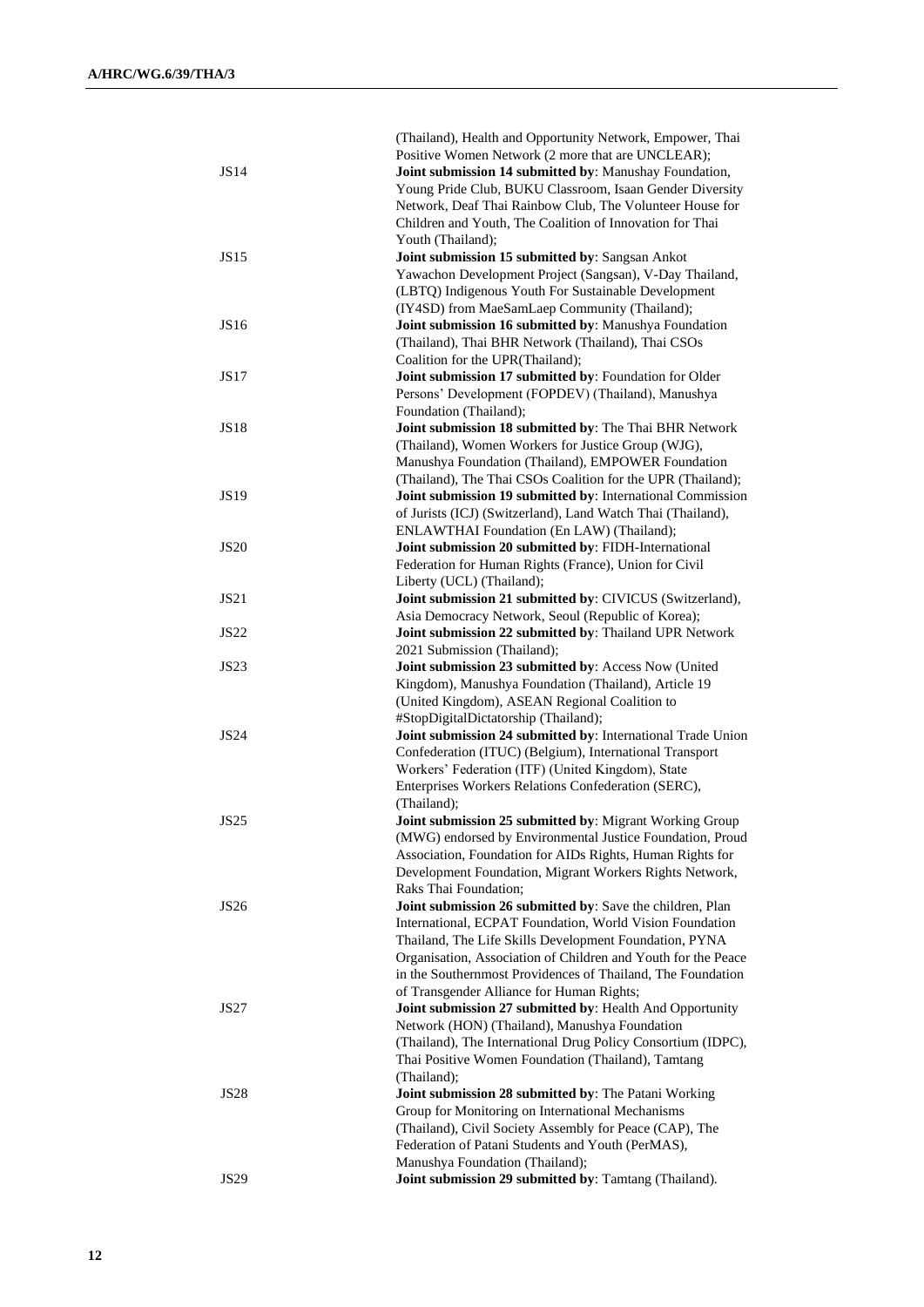|                                                                     | Manushya Foundation (Thailand);                                                                                             |  |
|---------------------------------------------------------------------|-----------------------------------------------------------------------------------------------------------------------------|--|
| <b>JS30</b>                                                         | Joint submission 30 submitted by: International human                                                                       |  |
|                                                                     | Rights Committee (United Kingdom), Coordination des                                                                         |  |
|                                                                     | Associations et des Particuliers pour la Liberté de Conscience                                                              |  |
|                                                                     | (CAP) (France);                                                                                                             |  |
| <b>JS31</b>                                                         | Joint submission 31 submitted by: Adventist Development                                                                     |  |
|                                                                     | and Relief Agency (ADRA) (Thailand), the Global Campaign                                                                    |  |
|                                                                     | for Equal Nationality Rights (GCENR);                                                                                       |  |
| <b>JS32</b>                                                         | Joint submission 32 submitted by: Manushya Foundation,                                                                      |  |
|                                                                     | Sai Thong Rak Pah Network, the Indigenous Women's                                                                           |  |
|                                                                     | Network of Thailand, the Thai BHR Network, The Thai CSOs                                                                    |  |
|                                                                     | Coalition for the UPR;                                                                                                      |  |
| <b>JS33</b>                                                         | Joint submission 33 submitted by: CRC Coalition Thailand                                                                    |  |
|                                                                     |                                                                                                                             |  |
|                                                                     | (Thailand);                                                                                                                 |  |
| <b>JS34</b>                                                         | Joint submission 34 by: Eleos Justice; International                                                                        |  |
|                                                                     | Federation for Human Rights (FIDH); World Coalition against                                                                 |  |
|                                                                     | the Death Penalty.                                                                                                          |  |
| National human rights institution:                                  |                                                                                                                             |  |
| <b>NHRCT</b>                                                        | National Human Rights Commission of Thailand, Bangkok,                                                                      |  |
|                                                                     | Thailand*.                                                                                                                  |  |
| <sup>2</sup> The following abbreviations are used in UPR documents: |                                                                                                                             |  |
| <b>CAT</b>                                                          | Convention against Torture and Other Cruel, Inhuman or                                                                      |  |
|                                                                     | Degrading Treatment or Punishment;                                                                                          |  |
| OP-CAT                                                              | Optional Protocol to CAT;                                                                                                   |  |
| <b>ICPPED</b>                                                       | International Convention for the Protection of All Persons                                                                  |  |
|                                                                     | from Enforced Disappearance.                                                                                                |  |
|                                                                     | <sup>3</sup> For the relevant recommendations, see A/HRC/33/16, paras. $158.1 - 10$ , $158.13 - 19$ , $158.21$ , $158.24 -$ |  |
|                                                                     | 25, 158.59-61, 159.1-8, 159.10-11, 159.16, 159.19-20, 159.22, 159.28, 159.51, and 159.65.                                   |  |
| $4$ AI, para. 4                                                     |                                                                                                                             |  |
| <sup>5</sup> JPF, p. 3; JS1, p. 5; and JS2, p. 12.                  |                                                                                                                             |  |
| $6$ CGNK, p. 6.                                                     |                                                                                                                             |  |
| $\tau$<br>AI, para. 4.                                              |                                                                                                                             |  |
| 8                                                                   |                                                                                                                             |  |
| JPF, p. 3; JS1, p.5; and JS2, p. 12.<br>9                           |                                                                                                                             |  |
| JS2, pp. 5 and 9. See also SAR, p. 6.                               |                                                                                                                             |  |
| $10$ SAR, p. 6.                                                     |                                                                                                                             |  |
| 11                                                                  | For the relevant recommendations, see A/HRC/33/16, paras. 158.26–31, 158.38–48,158.50–54,                                   |  |
|                                                                     | 158.63, 158.107, 158.113, 158.117, 159.12-15, 159.20, 159.31, 159.35-36, and 159.57.                                        |  |
| <sup>12</sup> JS3, part I, para 1.                                  |                                                                                                                             |  |
| 13<br>JS2, paras. 2-5.                                              |                                                                                                                             |  |
| 14<br>AI, para. 6.                                                  |                                                                                                                             |  |
| <sup>15</sup> JS3, part I, para 3.                                  |                                                                                                                             |  |
| <sup>16</sup> JS4, para. 4.                                         |                                                                                                                             |  |
| <sup>17</sup> JS5, para. 2.-3; JS6, para 2.4.                       |                                                                                                                             |  |
| 18<br>AI, para 7; JS1, p. 5 (II); and JS, paras 26–27.              |                                                                                                                             |  |
| 19<br>AI, para. 8.                                                  |                                                                                                                             |  |
| 20<br>JS4, para. 5.                                                 |                                                                                                                             |  |
| 21<br>AI, para. 10.                                                 |                                                                                                                             |  |
| <sup>22</sup> ORF, paras. $11-12$ and JS 7, para. 7.                |                                                                                                                             |  |
| 23<br>JS8, paras. 6.2 to 6.5.                                       |                                                                                                                             |  |
| 24<br>ORF, section IV, paras. 11-12 and JS8, para. 7.5.             |                                                                                                                             |  |
| 25<br>AI, p. 5 and JS9 para. 70.                                    |                                                                                                                             |  |
|                                                                     | <sup>26</sup> For the relevant recommendations, see A/HRC/33/16, para. 158.66.                                              |  |
| <sup>27</sup> JS10, para. A.2 and E; and JS11, para. 1.3.           |                                                                                                                             |  |
|                                                                     | <sup>28</sup> JS11, paras. 2.4 and 4.3; JS2 paras. 4.1-4.2; and JS13 paras. 4.1-4.6                                         |  |
| 29                                                                  | JS10 F, 32 to 38; JS14, paras. 3.2-3.3 and 4-6; and JS26, paras. 15-19.                                                     |  |
| 30<br>JS15, para. 4.7.                                              |                                                                                                                             |  |
| 31<br>JS11, para. 10.6.                                             |                                                                                                                             |  |
| 32                                                                  | JS11, paras. 5.2, 6.1–6.4, 7.2, 8.1, 8.3, 10.3 and 10.5; and JS12, section 3                                                |  |
| 33                                                                  | For the relevant recommendations, see A/HRC/33/16, paras. 158.36-37, 158.49, and 158.181.                                   |  |
| 34                                                                  |                                                                                                                             |  |
| JS19, p. 10.                                                        |                                                                                                                             |  |
| 35<br>JS17, para. 10.1.                                             |                                                                                                                             |  |
| 36<br>JS19, paras. 35-37.                                           |                                                                                                                             |  |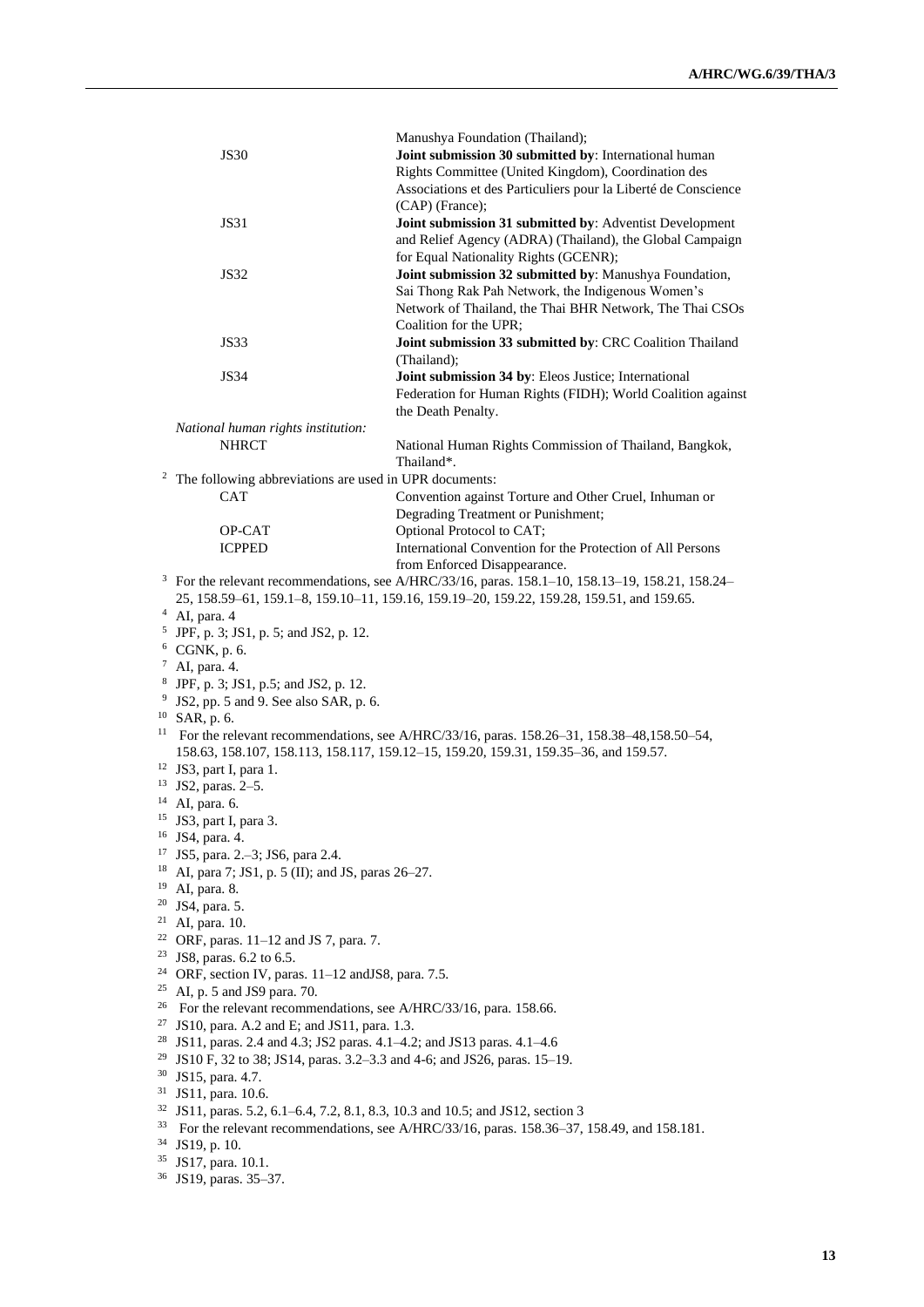- JS7, p. 1.
- AI, para. 3 and JS18, para. 2.2.
- ETOs Watch Coalition, para. 7.d.
- JS18, p. 2.2.
- JS16, paras. 1.3, 5.1–5.4 and JS17, para. 10.3.
- JS32, para. 1.3.
- ETOs Watch Coalition, p. 4; JS 8, para. 4.4; Article 19, para. 30; and JS18, para 5.6.
- FLD, paras. 13–14 and JS7, parts 2, 3 and 4.
- JS19, paras. 17–23.
- For relevant recommendations, see A/HRC/33/16, paras. 158.11–12, 158.22, 158.32–35, 158.72–80, 158.119–123, 159.9, 159.17, 159.21, 159.23–27, 159.29–30, 159.32–33, 159.37, 159.58, and 159.66.
- AI, para. 22 and JS21, paras. 7–9.
- JS34, para. 6.1.
- JS21, para 15. See also FIDH, p. 4.
- UPR Project at BCU, p. 8.
- AI, para. 23 and JS4, para. 45.
- AI, para. 24.
- NHRCT, para. 4.
- JPF, pp. 1–2 and JS2, paras. 52–59.
- JS20, paras. 16–27.
- ORF, section II, para. 6, and AI, p. 6.
- AI, p. 6 and JS9, part 5.
- <sup>58</sup> The ProjectX, p. 1.
- For relevant recommendations, see A/HRC/33/16, paras. 158.124, 159.14, 159.34, and 159.38–47.
- JS8, paras. 5.2–5.4 and JS9, para. 32.
- ATD, para. 12.
- JS9, para. 32.
- AI, para. 25.
- L4L, sections B, D and E.
- For relevant recommendations, see A/HRC/33/16, paras. 158.130–137, 158.139–142, 159.50, 159.52–56, and 159.59–63.
- JPF, para 21.
- JS21, para 4.8.
- Article 19, paras 5 and 7; JS 7, p.1.
- JS4, para 36.
- FLD, para 3 and 4.
- HRF, para 12 and 13.
- JS8, para. 1.4; JS9, para. 5; and JS21, para. 1.9.
- JS21, para 2.8.
- JS2, para 21, 22 and 23; JS 8, para 3.3; Article 19, para 12; HRF, paras 13 and 14; JS 1, parts 6, 7; SAR paras 17–21; FLD, para 9 and 10; JS 22, para 8; JS 4, paras 30 to 32.
- JS3, part I and JS21, para. 3.3.
- SAR, para. 17.
- JS1, paras. 8–10.
- AI, paras. 28–32; JS2, para. 17; JS9, para. 5.
- ICJ, p. 9.
- SAR, para. 18; ATD, paras. 88–11; and Article 19, para. 19.
- JS9, para. 5.
- JS2, para. 26.
- NHRCT, para. 13 (2).
- JS9, para. 7; FLD paras. 11–12; JS23, section 6; JS22, para. 6; and JS19, para. 5.
- Article 19, para. 13.
- JS8, para. 4.6 and JS23, section 6.
- JS21, para. 4.4.
- JS8, paras. 3.4–3.9.
- JS4, para. 37.
- JS9, para. 5.
- JS9, para. 23.
- JS4, para. 39.
- JS3, part I, para. 8.
- ORF, section II, para. 8; Article 19, para. 6; andJS2, paras. 39–45.
- AI, para. 30.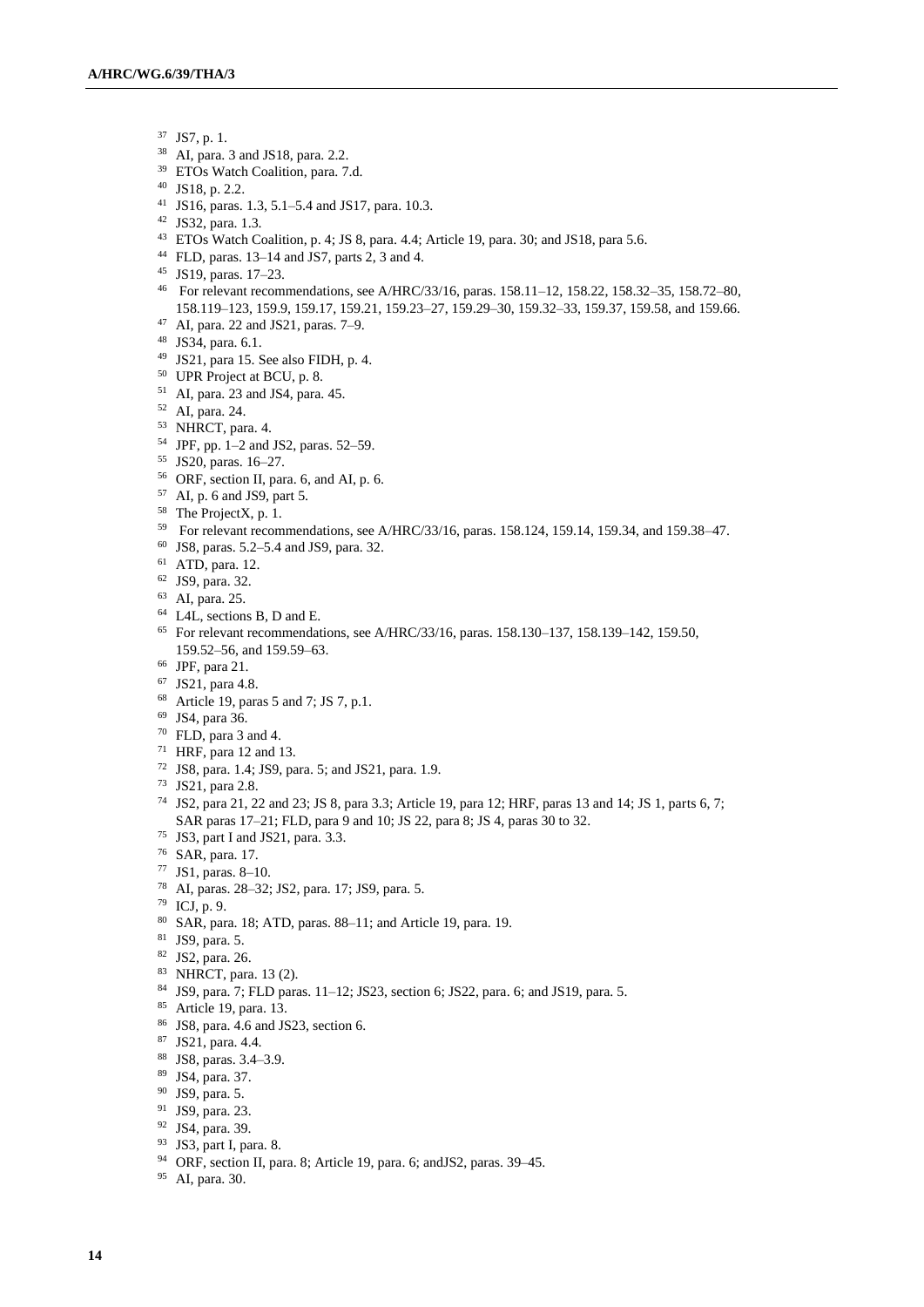- JS2, paras. 46–51.
- AI, p. ; HRF, para. 24; and JS3, p. 11.
- JS9, paras. 40–44.
- ORF, para. 10; Article 19, paras. 10-11; JS8, para. 2.6; HRF, paras. 15–16; JS1, paras. 4 and 6; ATD, para. 3.2.
- AI, para. 32; JS8, paras. 2.7; 4.24.3; Article 19, paras. 12–14; JPF, p. 3; JS9, part I; and FLD, paras. 2–3.
- JPF, pp. 3–4.
- JS2, paras. 15–20.
- JS1, paras. 11–12 and FLD, para. 16.
- AI, para. 29; HRF, paras. 20–22; JS2, paras. 27–37; and JS8, para. 1.3.
- JS21, para. 2.–10; JS3, part II, paras. 32 and 42.
- JS3, p. 12.
- For relevant recommendations, see A/HRC/33/16, paras. 158.23, 158.100–101, 158.108–109, 158.111–112, 158.114–116, and 158.118.
- ECLJ, paras. 10–12.
- HKCIJ, paras. 5–7
- ECLK, paras. 10–12.
- HKCIJ, paras. 10–11.
- Jubilee Campaign, para. 31.
- JS18, paras. 3.1–3.7.
- For relevant recommendations, see A/HRC/33/16, para. 159.48.
- <sup>115</sup> JS23, Section 4.
- JS23, para. 1.4.
- Article 19, para. 14.
- JS21, para. 2.8.
- JS3, part II, paras. 33–34.
- <sup>120</sup> For relevant recommendations, see A/HRC/33/16, para. 158.110.
- JS24, sections II, V, VI, and WWUAWT, pp. 1–5.
- JS25, p. 9.
- JPF, para. 24 and p. 8.
- For relevant recommendations, see A/HRC/33/16, paras. 158.55, 158.67, 158.144, 158.147–149, and 158.180.
- JS22, para. 14.
- JS15, para. 4.
- JS17, sections 3, 4, 5 and 6.
- For relevant recommendations, see A/HRC/33/16, paras. 158.146, 158.150–152, and 158.153–157.
- JS22, para. 19.
- JS29, para. 1.3, sections 2–3.
- JS22, para. 31.
- JS27, sections 1, 2, 3 and 6.
- JS28, para. 4.4.
- For relevant recommendations, see A/HRC/33/16, paras. 158.89, 158.102, 158.158–162, and 158.164–167.
- JS33, paras. 8–14.
- RRN, paras. 30–35.
- JPF, para. 23.
- JS15, para. 4.7.
- For relevant recommendations, see A/HRC/33/16, paras. 158.62, 158.64–65, 158.68–69, 158.71, 158.81–82, 158.83–84, and 158.143.
- JS13, paras. 1.3 and 2.2–2.3.
- JS13, paras. 3.3–3.4.
- JS13, paras. 3.3, 3.4 and 3.6, and SHero, paras. 11–14.
- JS13, para. 3.7.
- JS5, paras. 6.3–6.7.
- SHero, p. 5.
- JS33, para. 21.
- PPAT, para. 17.
- COLCGS, p. 5.
- COLCGS, p. 6.
- For relevant recommendations, see A/HRC/33/16, paras. 158.57–58, 158.85–92, 158.93–99, 158.103–106, 158.125–129, 158.163 and159.49.